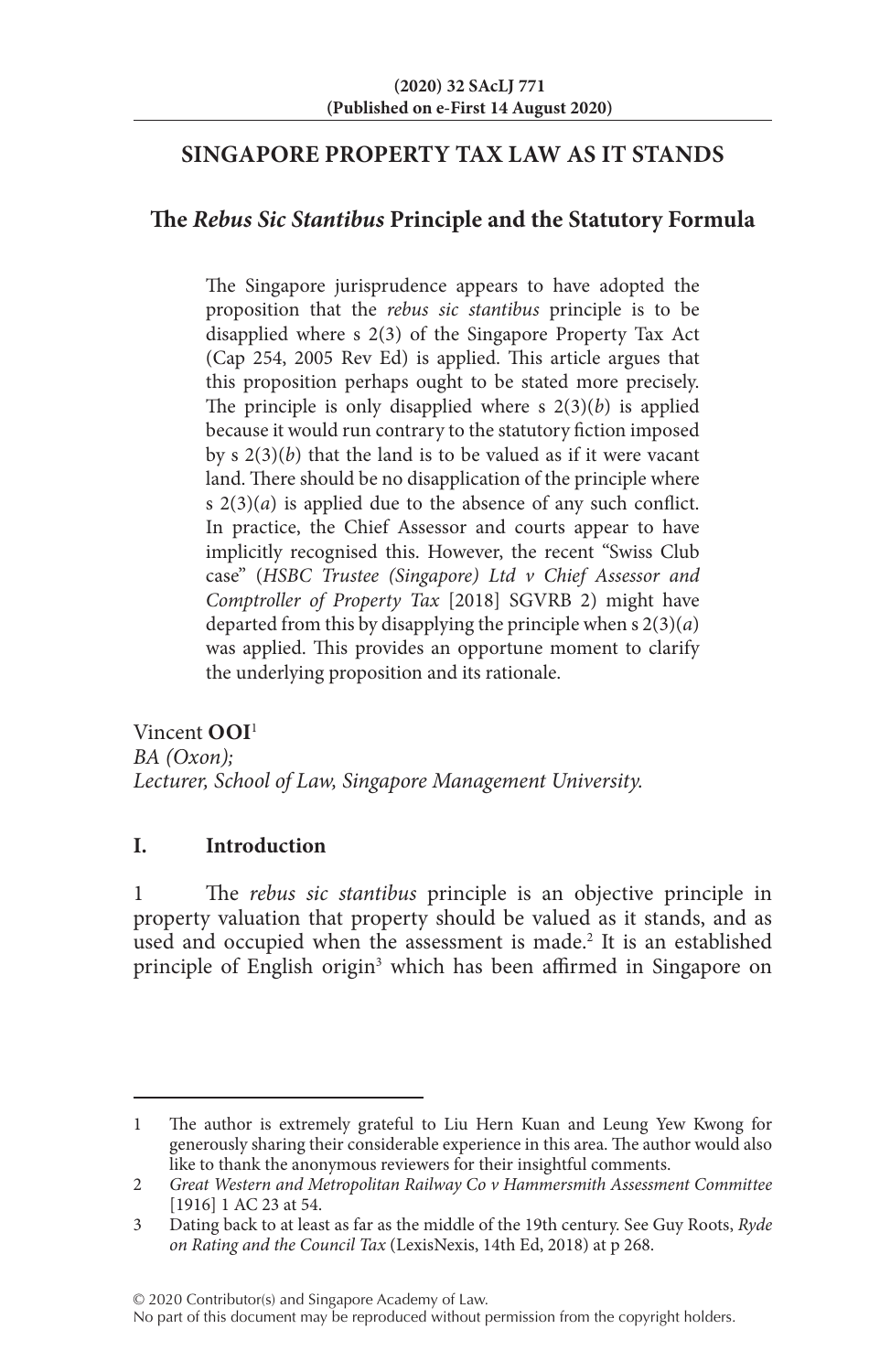several occasions.<sup>4</sup> Section 2(3) of the Singapore Property Tax Act<sup>5</sup> ("PTA") ("the Statutory Formula") is of local origin $\delta$  and allows the Chief Assessor to deem the annual value of a property to be 5% of the value of either (a) the estimated value of the property, including any buildings thereon; or (b) the estimated value of the land as if it were vacant land. Following the decisions of the Singapore Court of Appeal in *Chief Assessor v Glengary Pte Ltd*<sup>7</sup> ("*Glengary*") and *Aspinden Holdings Ltd v Chief Assessor*<sup>8</sup> ("*Aspinden*"), it appears that there is a legal principle that the *rebus sic stantibus* principle is to be disapplied where the Statutory Formula is invoked by the Chief Assessor.<sup>9</sup> This principle is supported by a string of cases before the Valuation Review Board ("VRB"), one decided before<sup>10</sup> Glengary and *Aspinden*, and two decided after<sup>11</sup> them.

2 While this legal principle has generally been formulated in broad terms to apply whenever the Statutory Formula is invoked, it bears remembering that the Statutory Formula has two limbs and the question arises whether the legal principle should apply to both limbs. Following the reasoning in *Glengary*, when s 2(3)(*b*) of the PTA is invoked by the Chief Assessor, the *rebus sic stantibus* principle must be disapplied because it runs contrary to the statutory fiction that the land is to be valued as if it were vacant land.12 However, the *rebus sic stantibus* principle appears to be perfectly capable of co-existing with  $s$   $2(3)(a)$  of the PTA, which allows a property to be valued including any buildings thereon. Indeed, a careful reading of *Glengary*13 and *Aspinden*14 suggests that these cases may support the proposition that the *rebus sic stantibus* principle may continue to apply where s  $2(3)(a)$  of the PTA is invoked. Applying the (incorrect) broad principle that the *rebus sic stantibus* principle must be disapplied where s 2(3) of the PTA is invoked may not cause injustice in a situation where s  $2(3)(b)$  of the PTA is invoked. In such a case, the

<sup>4</sup> For example, *Chief Assessor v Howe Yoon Chong* [1983–1984] SLR(R) 657; *Aspinden Holdings Ltd v Chief Assessor* [2006] 4 SLR(R) 521; and *Chief Assessor v Glengary Pte Ltd* [2013] 3 SLR 339.

<sup>5</sup> Cap 254, 2005 Rev Ed.

<sup>6</sup> Leung Yew Kwong & See Wei Hwa, *Property Tax in Singapore* (LexisNexis, 3rd Ed, 2015) at p 323.

<sup>7</sup> [2013] 3 SLR 339 at [20].

<sup>8</sup> [2006] 4 SLR(R) 521 at [36].

<sup>9</sup> See *Halsbury's Laws of Singapore* vol 16 ("Revenue and Taxation – Other Taxes") (LexisNexis, 2018 Reissue) at para 200.584; and Leung Yew Kwong & See Wei Hwa, *Property Tax in Singapore* (LexisNexis, 3rd Ed, 2015) at p 137.

<sup>10</sup> *Poh Hee Construction Pte Ltd v Chief Assessor* (1992) 1 MSTC 5100 at 5102.

<sup>11</sup> *The Legends Fort Canning Park Pte Ltd v Chief Assessor* [2015] SGVRB 1; *HSBC Trustee (Singapore) Ltd v Chief Assessor and Comptroller of Property Tax* [2018] SGVRB 2.

<sup>12</sup> *Chief Assessor v Glengary Pte Ltd* [2013] 3 SLR 339 at [20].

<sup>13</sup> *Chief Assessor v Glengary Pte Ltd* [2013] 3 SLR 339 at [20].

<sup>14</sup> *Aspinden Holdings Ltd v Chief Assessor* [2006] 4 SLR(R) 521 at [36].

No part of this document may be reproduced without permission from the copyright holders.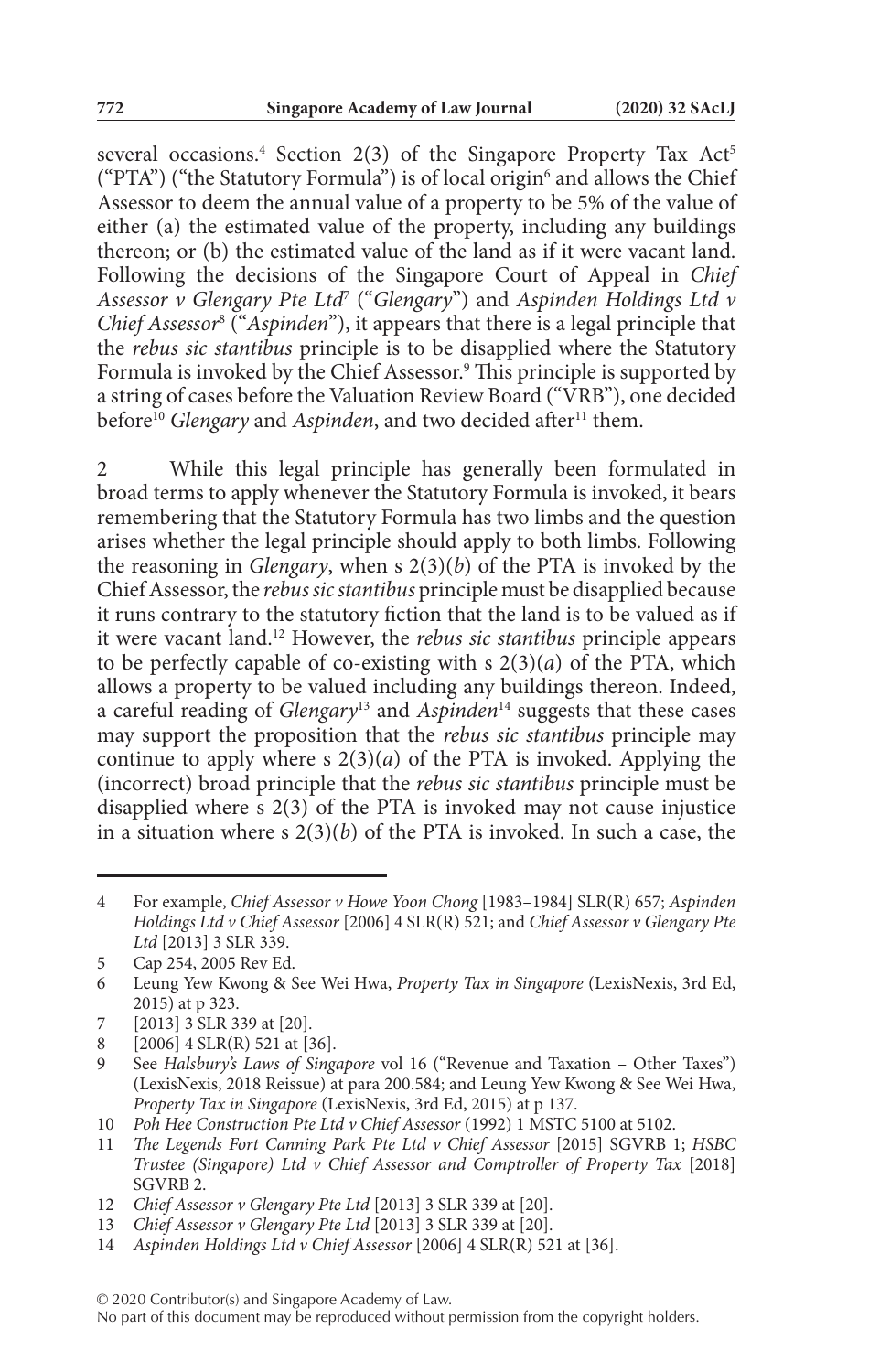principle is merely imprecisely stated. However, where s 2(3)(*a*) of the PTA is invoked instead, as in the recent case of *HSBC Trustee (Singapore) Ltd v Chief Assessor and Comptroller of Property Tax*15 ("the *Swiss Club* case"), the issue of precisely when the *rebus sic stantibus* principle must be disapplied becomes a material one as it affects the basis on which land is valued under s 2(3) of the PTA.

3 This article aims to establish the propositions raised above: that the *rebus sic stantibus* principle ought to be disapplied only where it runs contrary to a statutory fiction, which would be the case where s 2(3)(*b*) of the PTA is applied, but not s 2(3)(*a*). It would appear that in practice, an implicit distinction is drawn between the cases where ss 2(3)(*a*) and  $2(3)(b)$  are applied. The proposition is not applied in its general (broad) form, but rather, correctly applied in that the *rebus sic stantibus* principle is only disapplied where s  $2(3)(b)$  is applied, and still applied where s 2(3)(*a*) is applied. However, in the recent *Swiss Club* case, it appears that the *rebus sic stantibus* principle was disapplied even though s 2(3)(*a*) of the PTA was applied.<sup>16</sup> In light of this, it may be an opportune moment to consider the theoretical foundations of the proposition itself and clearly state its scope.

4 Following this introduction, Part II17 lays out the law on the *rebus sic stantibus* principle and how it has been applied in Singapore. Part III<sup>18</sup> goes on to briefly analyse the Statutory Formula. Part IV19 considers the particular issue of the interaction between the *rebus sic stantibus* principle and the Statutory Formula in the Singapore jurisprudence, tracing its development over time, and ultimately submitting that the conflict is really between the *rebus sic stantibus* principle and s 2(3)(*b*) of the PTA, but not s 2(3)(*a*).

## **II. The** *rebus sic stantibus* **principle**

5 The *rebus sic stantibus* principle is an objective principle which states that a property should be valued as it stands, and as used and

<sup>15</sup> [2018] SGVRB 2 at [30]. In the interests of full disclosure, the author would like to declare that he was involved in the *Swiss Club* case as a trainee to the appellant's counsel. Nevertheless, the views contained herein represent his honest analysis of the legal position.

<sup>16</sup> *HSBC Trustee (Singapore) Ltd v Chief Assessor and Comptroller of Property Tax* [2018] SGVRB 2 at [30].

<sup>17</sup> See paras 5–25 below.

<sup>18</sup> See paras 26–29 below.

<sup>19</sup> See paras 30–84 below.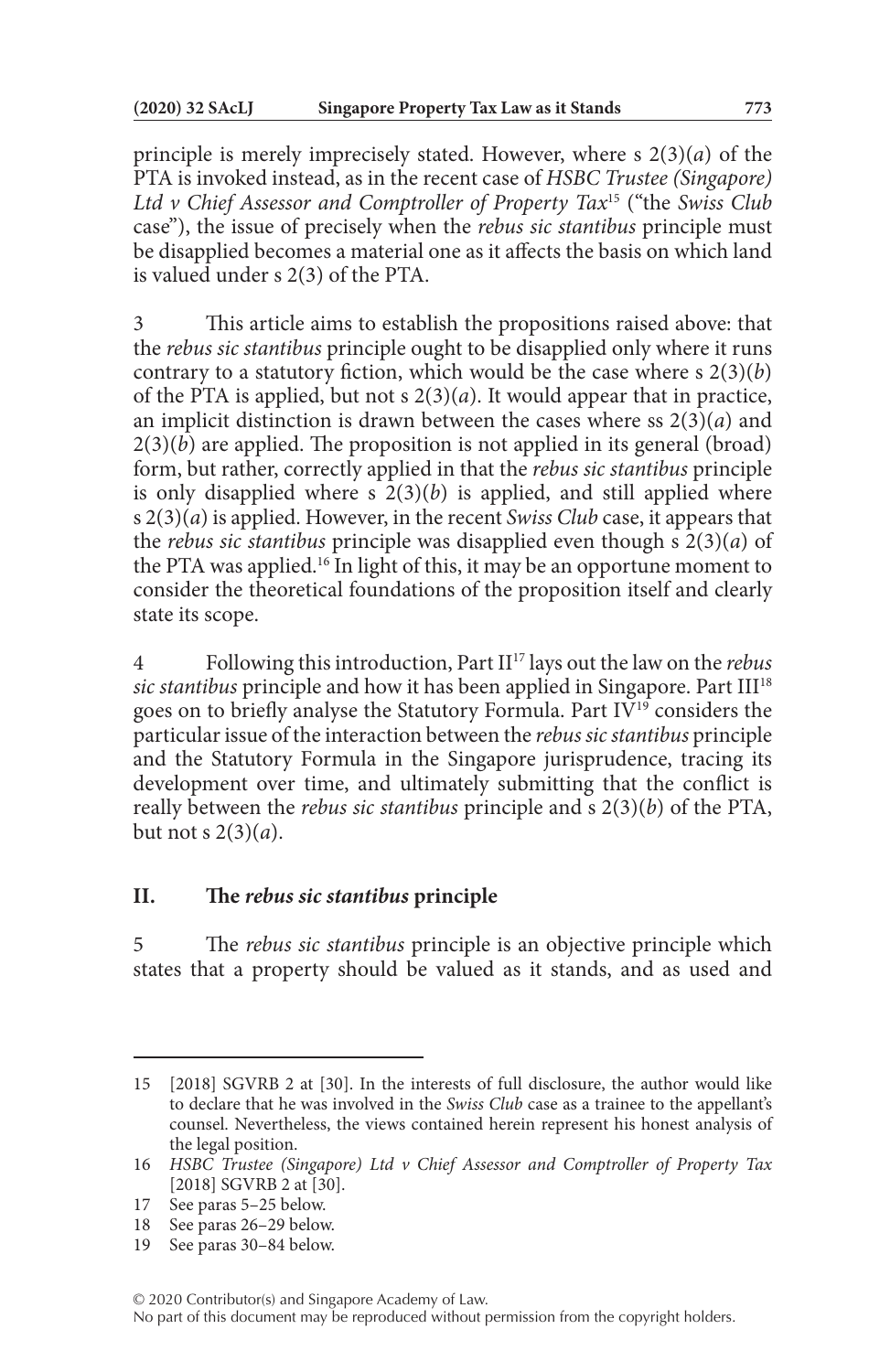occupied.20 The principle, used in property valuation, aids in identifying comparable properties (for which actual valuation data exists), so as to provide an "anchor" for valuing the subject property ("the anchor valuation"), as well as in determining the need for and extent of adjustments to be made to said anchor valuation to derive the annual value<sup>21</sup> of the subject property. There are two limbs to the *rebus sic stantibus* principle. The first limb relates to the physical state of the subject property, and the second limb relates to the use of the subject property.<sup>22</sup>

### *A. The first limb*

6 The first limb of *rebus sic stantibus* requires that "matters affecting the physical state or physical enjoyment" of the property be considered at the valuation date.23 Comparable properties would thus be those whose physical state approximates, as closely as possible, that of the subject property. In ascertaining the "physical state" of the property, it is important to consider two sub-limbs: (a) how the subject property should be defined and delineated for the purposes of property tax; $^{24}$  and having done so, (b) the extent to which the physical state of a property considered for comparative anchor valuation approximates that of the subject property.

<sup>20</sup> *Great Western and Metropolitan Railway Co v Hammersmith Assessment Committee* [1916] 1 AC 23 at 54.

<sup>21</sup> The annual value of a property is statutorily defined as the gross amount at which the taxable property can reasonably be expected to be let from year to year. It is determined by reference to a "hypothetical tenant" and what he would pay to rent it from year to year. See s 2(1) of the Property Tax Act (Cap 254, 2005 Rev Ed); *London County Council v The Churchwardens and Overseers of the Poor of the Parish of Erith in the County of Kent, and the Assessment Committee of the Dartford Union* [1893] AC 562 at 588; *R v Paddington Valuation Officer, ex parte Peachey Property Corp Ltd* [1966] 1 QB 380 at 412.

<sup>22</sup> *Williams (Valuation Officer) v Scottish & Newcastle Retail Ltd* [2001] EWCA Civ 185 at [17]; *Aspinden Holdings Ltd v Chief Assessor* [2006] 4 SLR(R) 521 at [32].

<sup>23</sup> *Burvill v Jones (Valuation Officer)* [2013] UKUT 101 (LC) at [38].

<sup>24</sup> *Woolway (Valuation Officer) v Mazars LLP* [2015] AC 1862 at [5], where Lord Sumption JSC states the question thus: "Given that non-domestic rates are a tax on individual properties, what is the property in question?" See also the similar Singapore position, *ie*, that the *rebus sic stantibus* principle can be used to identify the assessable entity: *Aspinden Holdings Ltd v Chief Assessor* [2006] 4 SLR(R) 521 at [32].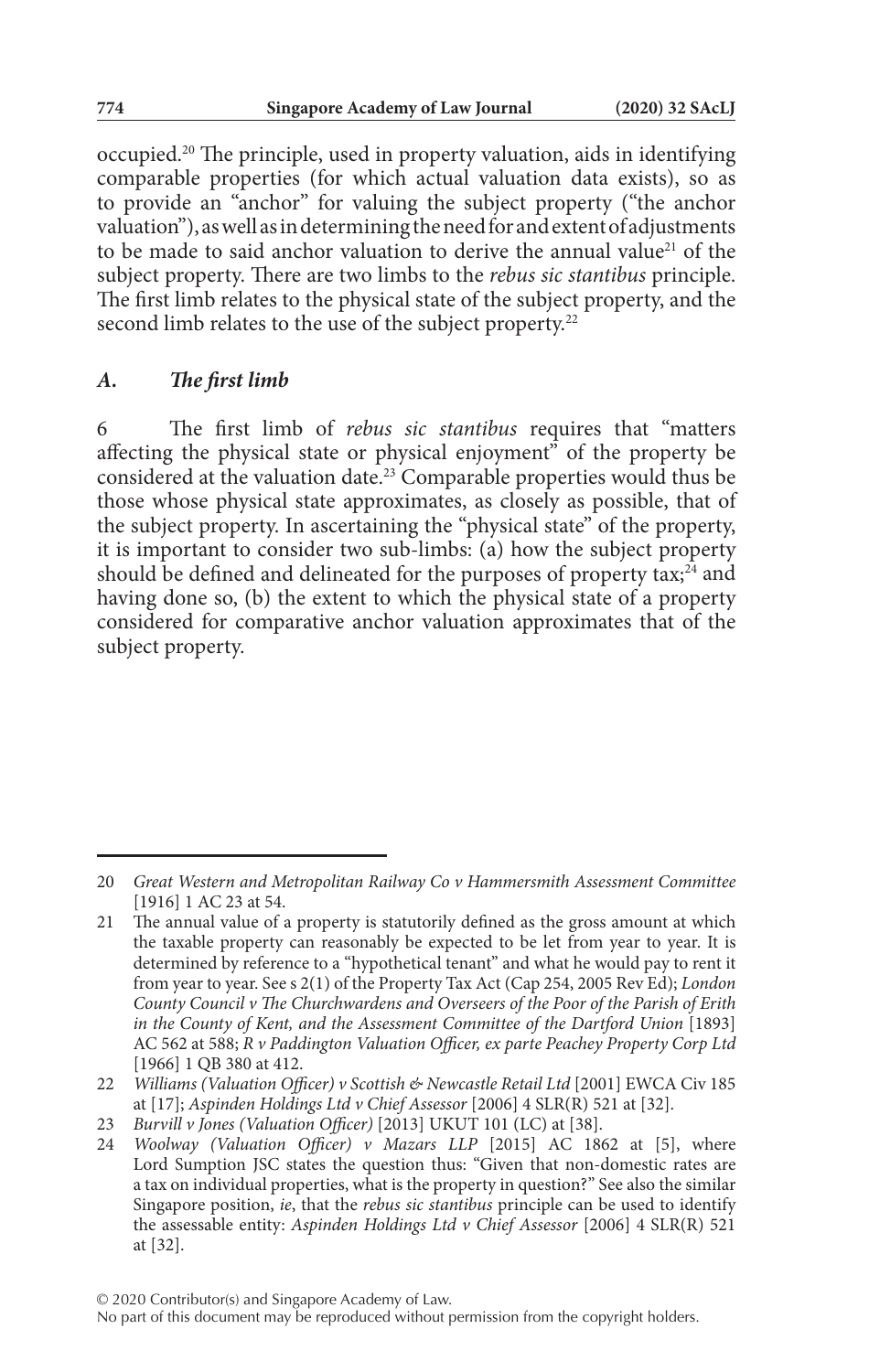#### **(2020) 32 SAcLJ Singapore Property Tax Law as it Stands 775**

## *(1) The first sub-limb: Defining and delineating the property to be assessed*

As a general rule, properties are separately identified in the Valuation List<sup>25</sup> and separately assessed.<sup>26</sup> This general rule is not inflexible, however, and multiple separate properties may be assessed as one unit, thereby being jointly subjected to the application of the *rebus sic stantibus* principle. However, any such identification must not offend the *rebus sic stantibus* principle that the land should be valued "as it stands".27

8 There are two principles applicable to the identification of a property: (a) the geographical test; and (b) the functional test. The primary test is the geographical test, but the functional test may sometimes be relevant.<sup>28</sup>

> (a) *The geographical test*. The geographical test is based on visual or cartographic unity.29 Properties which are contiguous *prima facie* form one property for valuation purposes.<sup>30</sup> However, contiguity is not the only factor. As Lord Sumption held in the leading English case of *Woolway (Valuation Officer) v Mazars LLP*: 31

> > If adjoining houses in a terrace or vertically contiguous units in an office block do not intercommunicate and can be accessed only via other property … of which the common occupier is not in exclusive possession, this will be a strong indication that they are separate hereditaments.

(b) *The functional test*. Where two spaces are geographically distinct, the functional test may nevertheless enable them to be treated as a single property. Property A ("A") would be valued together with a non-contiguous property B ("B") if A is functionally essential to the enjoyment of B as B stands or

<sup>25</sup> A "Valuation List" comprising the annual values of all taxable property in Singapore is compiled by the Chief Assessor annually. See  $s \ 10(1)$  of the Property Tax Act (Cap 254, 2005 Rev Ed).

<sup>26</sup> *Woolway (Valuation Officer) v Mazars LLP* [2015] AC 1862 at [1]; *Aspinden Holdings Ltd v Chief Assessor* [2006] 4 SLR(R) 521 at [14] (where this position is implicitly stated).

<sup>27</sup> *Norman v Department of Transport* (1996) 72 P & CR 210.

*Woolway (Valuation Officer) v Mazars LLP* [2015] AC 1862 at [6] and [17].

<sup>29</sup> *Woolway (Valuation Officer) v Mazars LLP* [2015] AC 1862 at [12].

<sup>30</sup> *Norman v Department of Transport* (1996) 72 P & CR 210.

<sup>31</sup> [2015] AC 1862 at [12]. It is noted that unlike English law, there is no concept of the hereditament as the unit of assessment in Singapore law. Rather, s 6(1) of the Property Tax Act (Cap 254, 2005 Rev Ed) refers to "houses, buildings, lands and tenements", collectively referred to as "property" in s 6(2). This has to be borne in mind when reading the English case law.

No part of this document may be reproduced without permission from the copyright holders.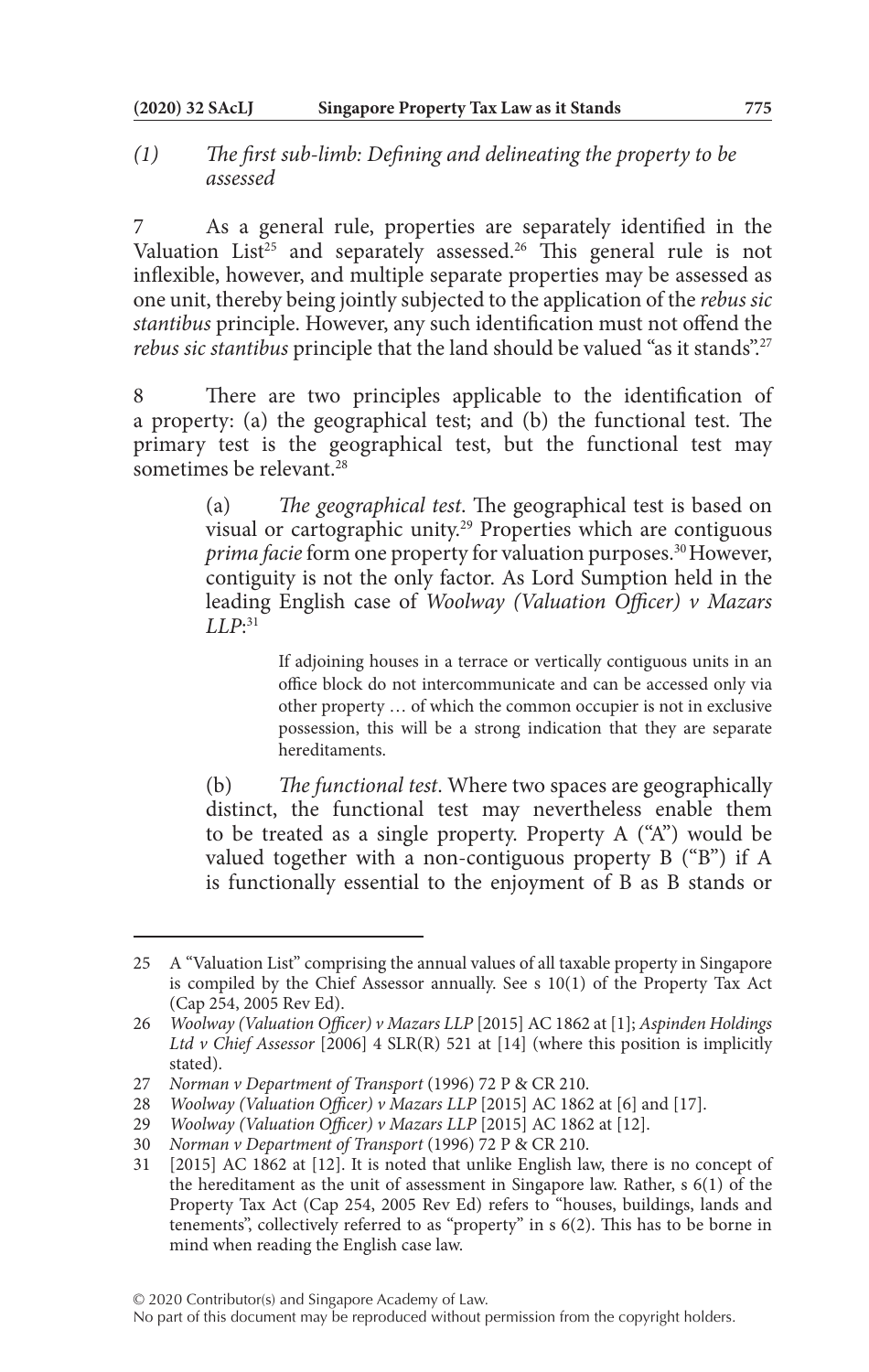*vice versa*, but not if A and B are in themselves functionally independent and merely complement each other in some overarching purpose.32 Whether A is functionally essential to the enjoyment of  $B$  is to be objectively assessed.<sup>33</sup> The test is commonly applied by asking whether the two sections could reasonably be let separately, $34$  though it is not the only test; a factual judgment on the part of the valuer and the exercise of a large measure of professional common sense is required.<sup>35</sup>

(c) *Application of principles in Singapore law*. In *Aspinden*, the Singapore Court of Appeal considered whether various strata lots in a shopping mall could be amalgamated and assessed as a single assessable entity. The court held that the *rebus sic stantibus* principle applied to strata lots, such that, where several lots were combined and occupied as one, they would be regarded as a single "tenement" and assessed as such on a combined basis.<sup>36</sup> In coming to its decision, the Court of Appeal also considered the Chief Assessor's decisions in several older cases ("the *Jalan Nuri* cases"). The *Jalan Nuri* cases concerned several houses where a house and its garden each occupied a separate lot with no physical walls or dividing lines between them. The court held that the lots should have been assessed as an integral whole.<sup>37</sup>

9 In *HSBC Institutional Trust Services (Singapore) Ltd v Chief Assessor*, 38 the VRB had to consider whether a carpark adjacent to a shopping mall should be exigible to assessment on a combined basis. The VRB held that the properties should be separately assessed because: (a) the carpark was physically separate and distinct from the shopping mall; (b) there was no distinct association of any part of the carpark with any retail, warehouse or ancillary units of the shopping mall; (c) the function of a carpark was clearly distinct from that of a shopping mall; and (d) the carpark was capable of being separately let.<sup>39</sup> The factors considered by the VRB are arguably a direct and substantive application of the geographical test (with the focus on physical separation) and functional test (with the emphasis on functional differences between the

<sup>32</sup> *Gilbert (Valuation Officer) v S Hickinbottom & Sons Ltd* [1956] 2 QB 40 at 49–50; see also *Woolway (Valuation Officer) v Mazars LLP* [2015] AC 1862 at [14], approving this statement of principle.

<sup>33</sup> *Woolway (Valuation Officer) v Mazars LLP* [2015] AC 1862 at [12].

<sup>34</sup> *Woolway (Valuation Officer) v Mazars LLP* [2015] AC 1862 at [12].

<sup>35</sup> *Woolway (Valuation Officer) v Mazars LLP* [2015] AC 1862 at [12].

<sup>36</sup> *Aspinden Holdings Ltd v Chief Assessor* [2006] 4 SLR(R) 521 at [18].

<sup>37</sup> *Aspinden Holdings Ltd v Chief Assessor* [2006] 4 SLR(R) 521 at [63] and [66].

<sup>38</sup> [2017] SGVRB 1.

<sup>39</sup> *HSBC Institutional Trust Services (Singapore) Ltd v Chief Assessor* [2017] SGVRB 1 at [36].

<sup>© 2020</sup> Contributor(s) and Singapore Academy of Law.

No part of this document may be reproduced without permission from the copyright holders.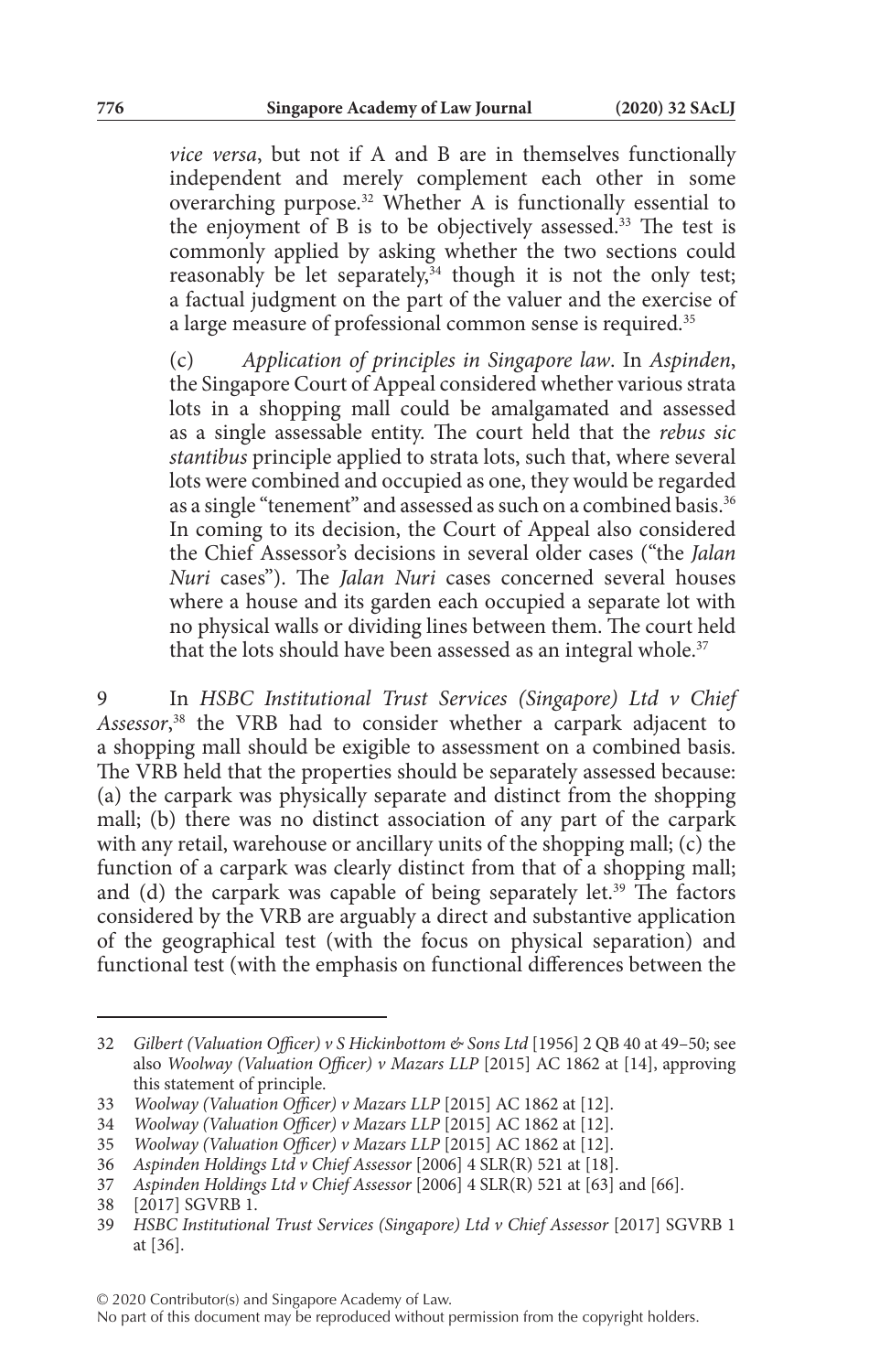carpark and the shopping mall, as well as the capacity for separate letting of the carpark), with both tests leaning in favour of separate assessment on the facts of this case.

# *(2) The second sub-limb: Comparing physical states of subject and comparable properties*

10 In selecting appropriate comparable properties, the *rebus sic stantibus* principle requires that regard be had to the physical state and other crucial physical aspects of the subject property. Thus, in *Robinson Brothers (Brewers), Ltd v Assessment Committee for the No 7 or Houghton and Chester-le-Street Area of the County of Durham*40 ("*Robinson Brothers*"), Scott LJ observed that the properties must be rated on the basis of "all its actualities", including all of its intrinsic advantages and disadvantages, and all of its imperfections and drawbacks which may deter or reduce competition for it.<sup>41</sup> It follows that both the physical condition and material physical features of a property as it stands must be taken into account when identifying a comparable property.

11 The *Robinson Brothers* position was cited with approval in *Chief Assessor v Howe Yoon Chong*. 42 In that case, the property in question, owned by one Howe, had a long, finger-like projection leading to the road. The Chief Assessor increased the assessment of annual value to account for that projection. Howe objected to the additional assessment. The Court of Appeal upheld the decision of the Chief Assessor on the grounds of the *rebus sic stantibus* principle; the projection was a part of the property as it in fact stood and served real purposes (*eg*, access for the property to the road) and should be considered in determining the annual value of the property.<sup>43</sup>

12 Practically, for the purposes of assessments, it is often difficult to find a comparable property that is exactly identical in all particulars to the subject property. Thus, it is likely that a proxy comparable will have to be identified, and appropriate adjustments made to the annual value derived from the comparables to account for differences in physical condition between them, $44$  though, here, allowances may be made for *de minimis* structural alterations which do not change the mode or

<sup>40</sup> [1937] 2 KB 445.

<sup>41</sup> *Robinson Brothers (Brewers), Ltd v Assessment Committee for the No 7 or Houghton and Chester-le-Street Area of the County of Durham* [1937] 2 KB 445 at 468.

<sup>42</sup> [1983–1984] SLR(R) 657.

<sup>43</sup> *Chief Assessor v Howe Yoon Chong* [1983–1984] SLR(R) 657 at [15].

<sup>44</sup> *Chief Assessor v Howe Yoon Chong* [1983–1984] SLR(R) 657 at [25]; *Wilson-Smith v Attrill (Valuation Officer)* [2011] UKUT 287 (LC) (concerning whether and to what extent adjustments should be made for an access ramp to the subject property).

No part of this document may be reproduced without permission from the copyright holders.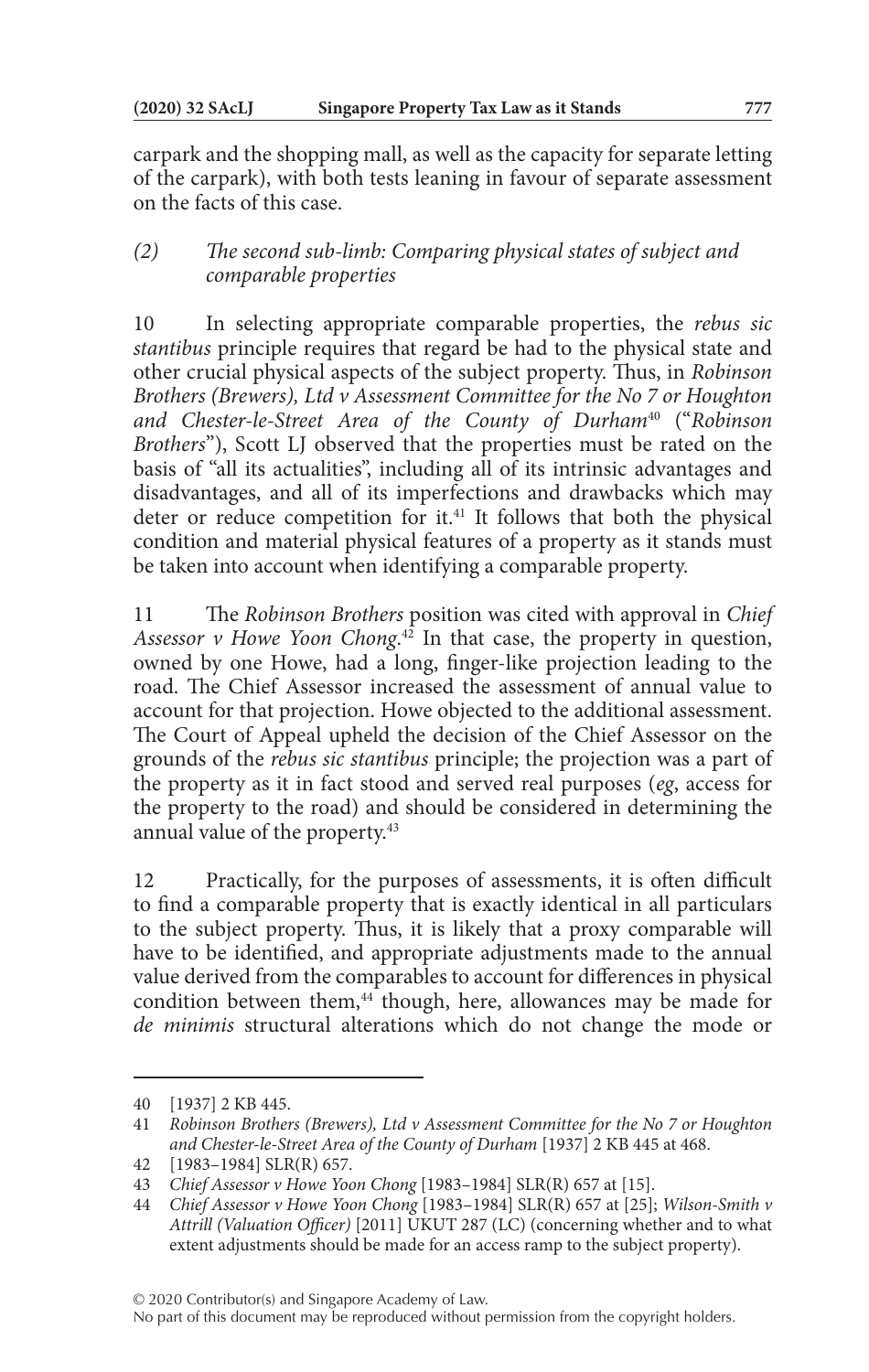category of occupation and (crucially) would likely be taken into account by a hypothetical tenant bidding for the premises.45 Thus, given the near impossibility of finding identical comparables, it stands to reason that any comparable, to be truly such, must share certain common material physical features with the subject property.

13 These material physical features are not exhaustively or authoritatively defined for every situation that may arise. However, English authority has provided some guidance as to what factors might be considered. In *Cheale Meats Ltd v Ray (Valuation Officer)*46 ("*Cheale Meats*"), the following factors were identified in the context of an abattoir and characterised as a "series of filters" weeding out inappropriate comparable alternatives or indicating material sources of adjustment to the comparison-derived annual value of the subject property: (a) location (proximity to producers and markets, access and transport communications, observed by the English Lands Tribunal in *Cheale Meats* to be a "key criterion"); (b) size; (c) age, condition and layout;  $47$ and (d) facilities.

14 These factors were also applied in the Irish Lands Tribunal case of *Kennedy Entertainments Ltd v The Commissioner of Valuation*. 48 In the local case of *The Legends Fort Canning Park Pte Ltd v Chief Assessor<sup>49</sup>* ("*The Legends*"), involving the rating of a town club located near the central business area, the VRB observed that the sale value of another club would serve as an appropriate comparable because of their similarity in locality, size and facilities,<sup>50</sup> which is broadly similar to the conditions set out in *Cheale Meats* above.

15 The weight to be given to each factor likely depends on the facts of each case. An increased emphasis on location is likely to be given in respect of industrial or commercial properties, though the particular locational features of the subject property to be considered will depend on the nature of the subject property as it stands. Thus, in the case of an

<sup>45</sup> *Wilson-Smith v Attrill (Valuation Officer)* [2011] UKUT 287 (LC); *Williams (Valuation Officer) v Scottish & Newcastle Retail Ltd* [2001] EWCA Civ 185 at [74]. See also *Re Manning (Valuation Officer)* [2014] UKUT 476 (LC); and *Sheffield United Tours Ltd v Elliott (Valuation Officer) and Sheffield Metropolitan District Council* [1983] RA 81.

<sup>46</sup> [2012] UKUT 61 (LC).

<sup>47</sup> It is important to note that in the UK, there is a statutory fiction that the subject hereditament is in a state of reasonable repair: see para 2(1) of Schedule 6 to the Local Government Finance Act 1988 (c 41). There is no equivalent statutory fiction in Singapore.

<sup>48</sup> [2002] VR/27/2000.

<sup>49</sup> [2015] SGVRB 1.

<sup>50</sup> *The Legends Fort Canning Park Pte Ltd v Chief Assessor* [2015] SGVRB 1 at [25].

No part of this document may be reproduced without permission from the copyright holders.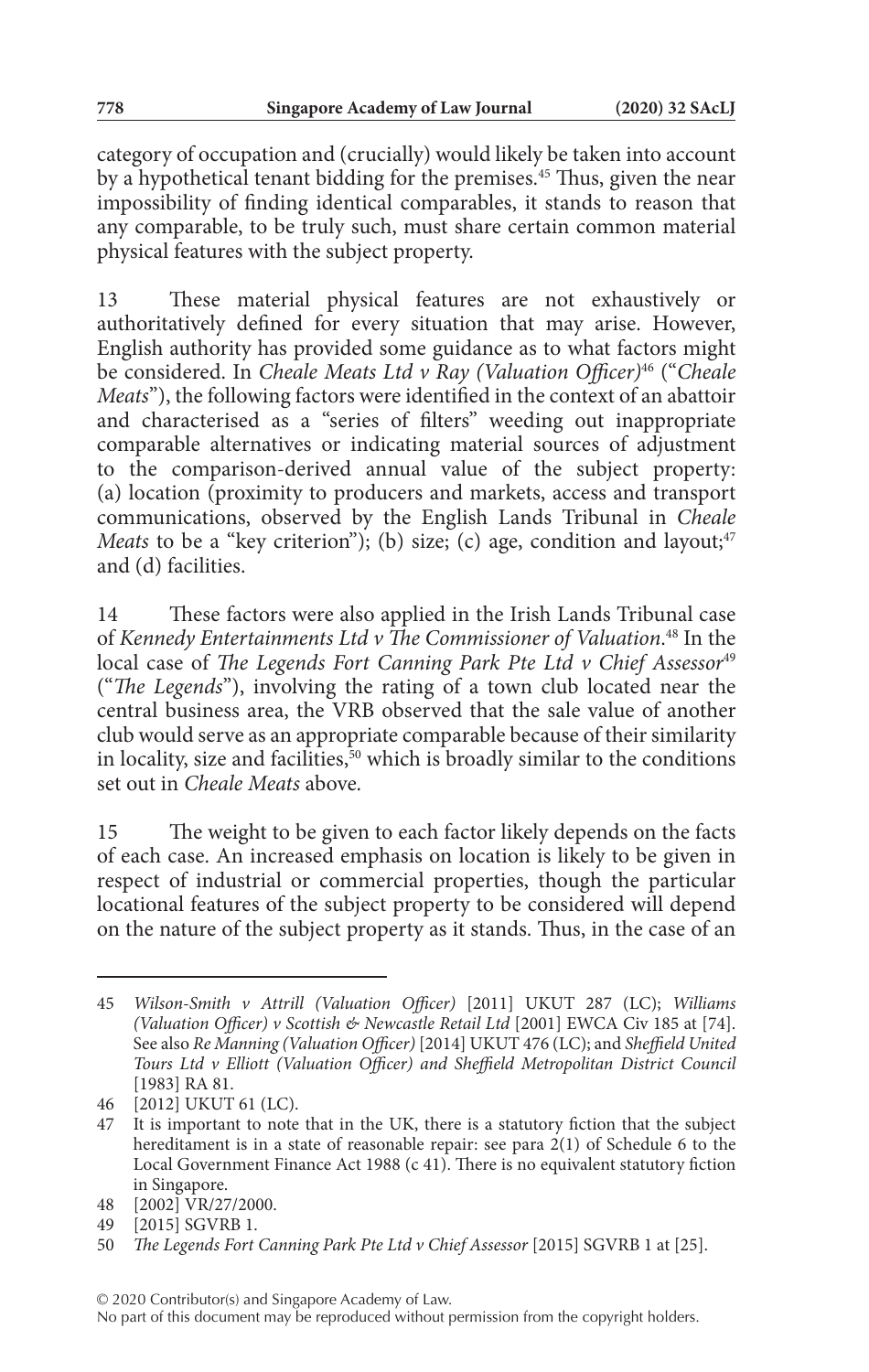abattoir, the locational features considered would include the quality of road communications (*ie*, distance and ease of access to highways) and proximity to the "main pig and cattle producing areas of Great Britain".<sup>51</sup>

Local cases have shown that the locational features would markedly differ for country clubs. In *The Legends*, which, as has been noted, concerned the rating of a town club located in the town area, proximate to shopping amenities and well served by public transport links, it was noted that the use of a site at the north-eastern tip of Singapore, far removed from the town area, could not serve as a useful comparable because of the lack of proximity to shopping amenities and to public transport networks.<sup>52</sup>

17 Accordingly, the approaches taken by the UK and Singapore courts to the first limb of the *rebus sic stantibus* rule appear to be broadly aligned with each other. The identification of comparables for rating comparisons would depend on three main factors: location, size and facilities, with the weighty features of each depending on the unique set of circumstances in each case, particularly the nature of the property as it stands.

# *B. The second limb*

18 The second limb of the *rebus sic stantibus* rule relates to the use of the subject property; the subject property can only be valued according to its *actual usage*. 53 Thus, the identification of comparable properties for the purpose of rating are constrained by the "actual usage" of the subject property. The "actual usage" of the subject property appears to be given a broad reading, and indicates the existence of a "penumbra" of acceptable alternative usages surrounding the actual use to which the subject property is put, as long as they are in the "same mode or category". Under both Singapore and English law, the statement of principle is as laid out by the English Lands Tribunal in *Fir Mill Ltd v Royton Urban District Council and Jones (Valuation Officer)*, 54 that:55

<sup>51</sup> *Cheale Meats Ltd v Ray (Valuation Officer)* [2012] UKUT 61 (LC).

<sup>52</sup> *The Legends Fort Canning Park Pte Ltd v Chief Assessor* [2015] SGVRB 1 at [35].

<sup>53</sup> *Aspinden Holdings Ltd v Chief Assessor* [2006] 4 SLR(R) 521 at [53].

<sup>(1960) 7</sup> RRC 171.

<sup>55</sup> *Fir Mill Ltd v Royton Urban District Council and Jones (Valuation Officer)* (1960) 7 RRC 171 at 185. This was adopted with approval in the Singapore case of *Diethelm & Co Ltd v Chief Assessor (No 2)* [1959–1986] SPTC 290. This principle was referred to by the English Court of Appeal in the subsequent case of *Byrne v Parker* [1980] RA 45 at 49–50.

No part of this document may be reproduced without permission from the copyright holders.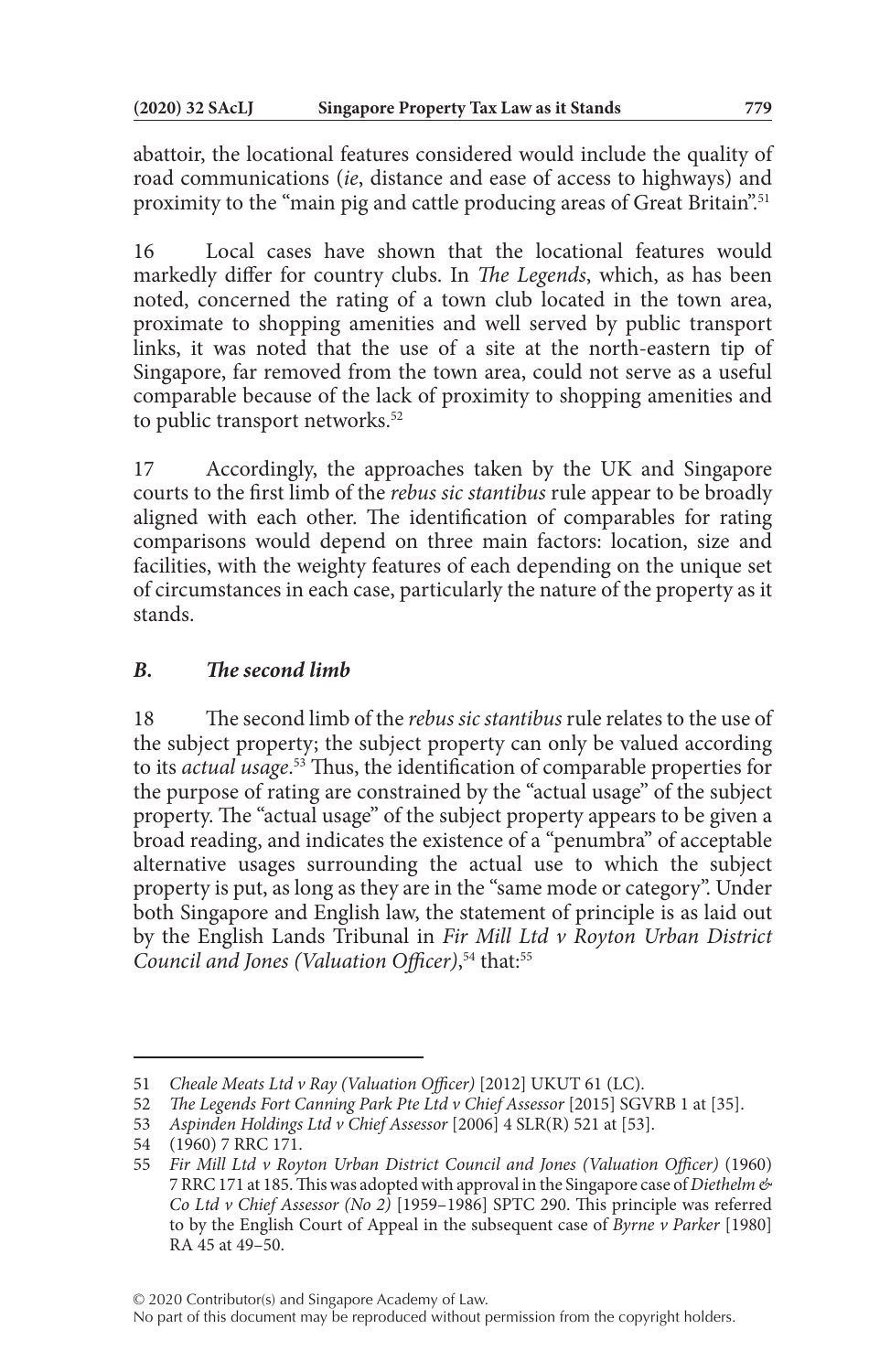… the mode or category of occupation by the hypothetical tenant must be conceived as the same mode or category as that of the actual occupier. A dwelling-house must be assessed as a dwelling-house, a shop as a shop, but not as any particular kind of shop; a factory as a factory but not any particular kind of factory. [the "*Fir Mill* Principle"]

However, beyond the *Fir Mill* Principle, what is considered to be the same mode or category of use as the actual use to which the subject property is put is a "matter of fact in each case".<sup>56</sup>

19 In the local cases of *Bata Shoe Co Ltd v Chief Assessor*57 and *Diethelm & Co Ltd v Chief Assessor (No 2)*58 ("*Diethelm*"), the VRB considered arguments that the subject property, both factories for shoes and furniture respectively, could only be valued with reference to comparable properties that were shoe and furniture factories respectively. Both propositions were rejected on the grounds of the second limb of the *rebus sic stantibus* principle; valuation evidence furnished by comparable properties "within the same general industrial class"59 could be used to establish an anchor annual value for the subject property.

20 Where comparables lie outside the scope of the second limb of the *rebus sic stantibus* principle, they are only of use in determining the final annual value of the subject property if the valuation evidence derived therefrom is relevant to the circumstances of the case.<sup>60</sup> This is a vague statement of principle, but it is arguable that it may apply, for example, where the subject properties both share similar defects (for example, an increased risk of flooding). The discount applied to one property with respect to these defects may well be considered relevant to determining the quantum of the discount to be applied to the other in respect of the same defect, even though both properties would not be considered strictly "comparable" within the definition of the second limb of the *rebus sic stantibus* principle.

*(1) Relevance of planning and zoning permissions*

21 Some controversy exists as to whether planning and zoning permissions may define the scope of the "penumbra" of acceptable

<sup>56</sup> *Sheffield United Tours Ltd v Elliott (Valuation Officer) and Sheffield Metropolitan District Council* [1983] RA 81.

<sup>57</sup> [1971] 1 MLJ xli.

<sup>58</sup> [1959–1986] SPTC 290.

<sup>59</sup> *Bata Shoe Co Ltd v Chief Assessor* [1971] 1 MLJ xli.

<sup>60</sup> *Williams (Valuation Officer) v Scottish & Newcastle Retail Ltd* [2001] EWCA Civ 185 at [52].

<sup>© 2020</sup> Contributor(s) and Singapore Academy of Law.

No part of this document may be reproduced without permission from the copyright holders.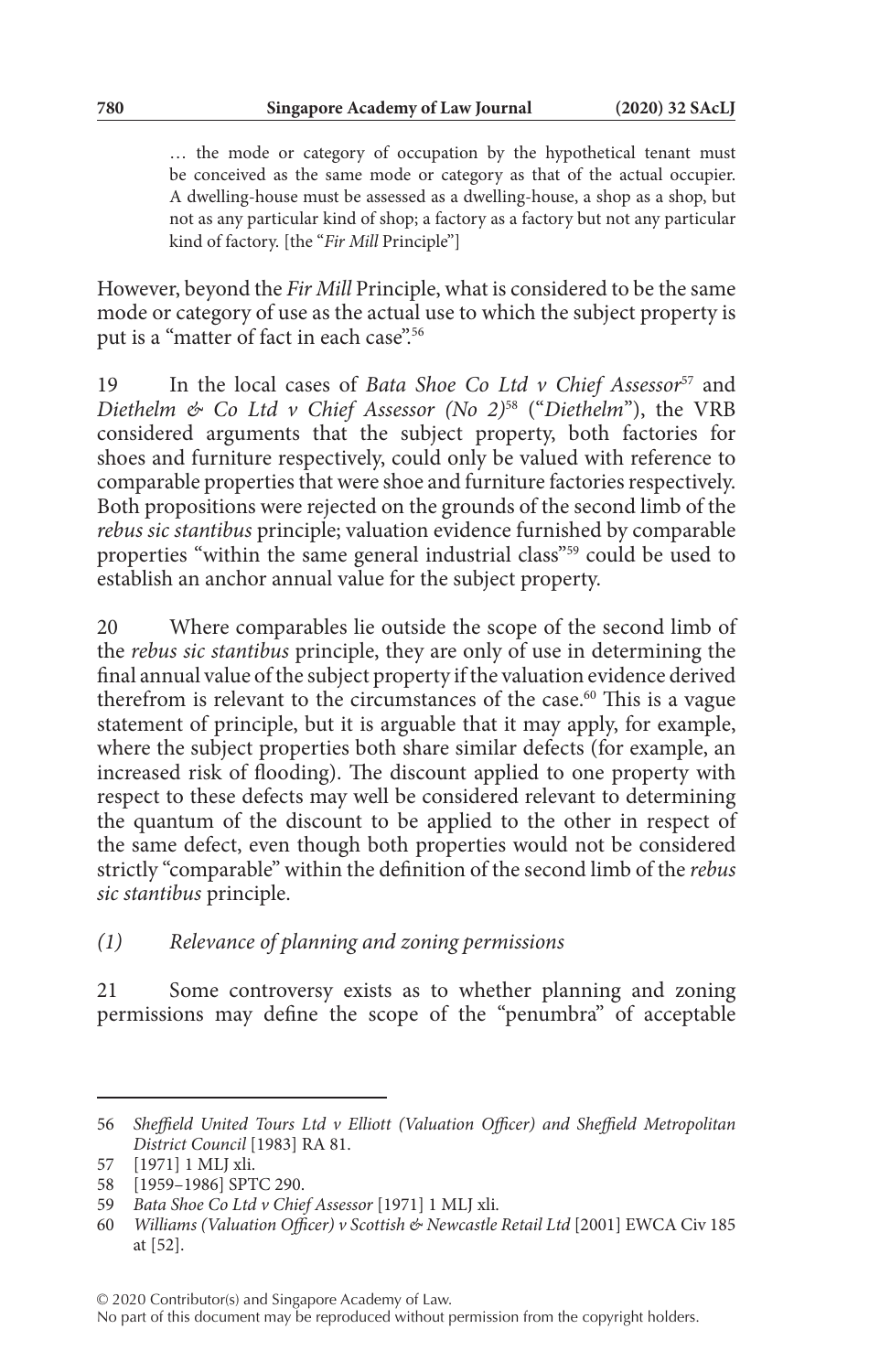alternative usages in applying the second limb of the *rebus sic stantibus* principle.

22 The idea that alternative uses permitted by the planning legislation could be considered as within the "same mode or category" as the actual use of the subject property was considered in the English Lands Tribunal case of *Midland Bank Ltd v Lanham (Valuation Officer)*, 61 where it is stated:

> … that in valuing for rating purposes it is necessary to take the hereditament as it stands rebus sic stantibus; that the value as thus restricted must relate to the hereditament in its existing physical state; and that the use of the hereditament must be taken to be within the same mode or category as the existing use. So much, I think, is established by authority, … finally, *all alternative uses to which the hereditament in its existing state could be put in the real world, and which would be in the minds of competing bidders in the market*, are to be taken as being within the same mode or category, where the existence of such competition can be established by evidence. [emphasis added] ["the *Midland Bank* Principle"]

The reference to "all alternative uses" which would be "in the minds of competing bidders in the market" would clearly allow all alternative uses permitted by planning permissions to be considered in applying the *rebus sic stantibus* principle. Thus, a shop would not necessarily need to be valued as a shop if planning permission allowed it to be used for light industry in its present existing state. The *Midland Bank* Principle therefore represented an expansion of the *Fir Mill* Principle.

23 The *Midland Bank* Principle was rejected by a superior tribunal in *Williams (Valuation Officer) v Scottish & Newcastle Retail Ltd*62 ("*Scottish & Newcastle*"), where Robert Walker LJ held that the *Midland Bank* Principle was "either self-contradictory, or at best reduces the second limb of the [*rebus sic stantibus*] rule to a pale reflection of the first limb".<sup>63</sup> The self-contradictory nature of the *Midland Bank* Principle lay in the fact that its reference to "all alternative uses … appears to contradict the immediately preceding reference to the use being limited to the same mode or category as the existing use".64 The *Midland Bank* Principle also rendered the second limb of the *rebus sic stantibus* rule essentially meaningless, and established the first limb of the *rebus sic stantibus* as the primary (if not the sole) governing principle of assessment, by being

<sup>61</sup> [1978] RA 1.

<sup>62</sup> [2001] EWCA Civ 185.

<sup>63</sup> *Williams (Valuation Officer) v Scottish & Newcastle Retail Ltd* [2001] EWCA Civ 185 at [69].

<sup>64</sup> *Williams (Valuation Officer) v Scottish & Newcastle Retail Ltd* [2001] EWCA Civ 185 at [42].

<sup>© 2020</sup> Contributor(s) and Singapore Academy of Law.

No part of this document may be reproduced without permission from the copyright holders.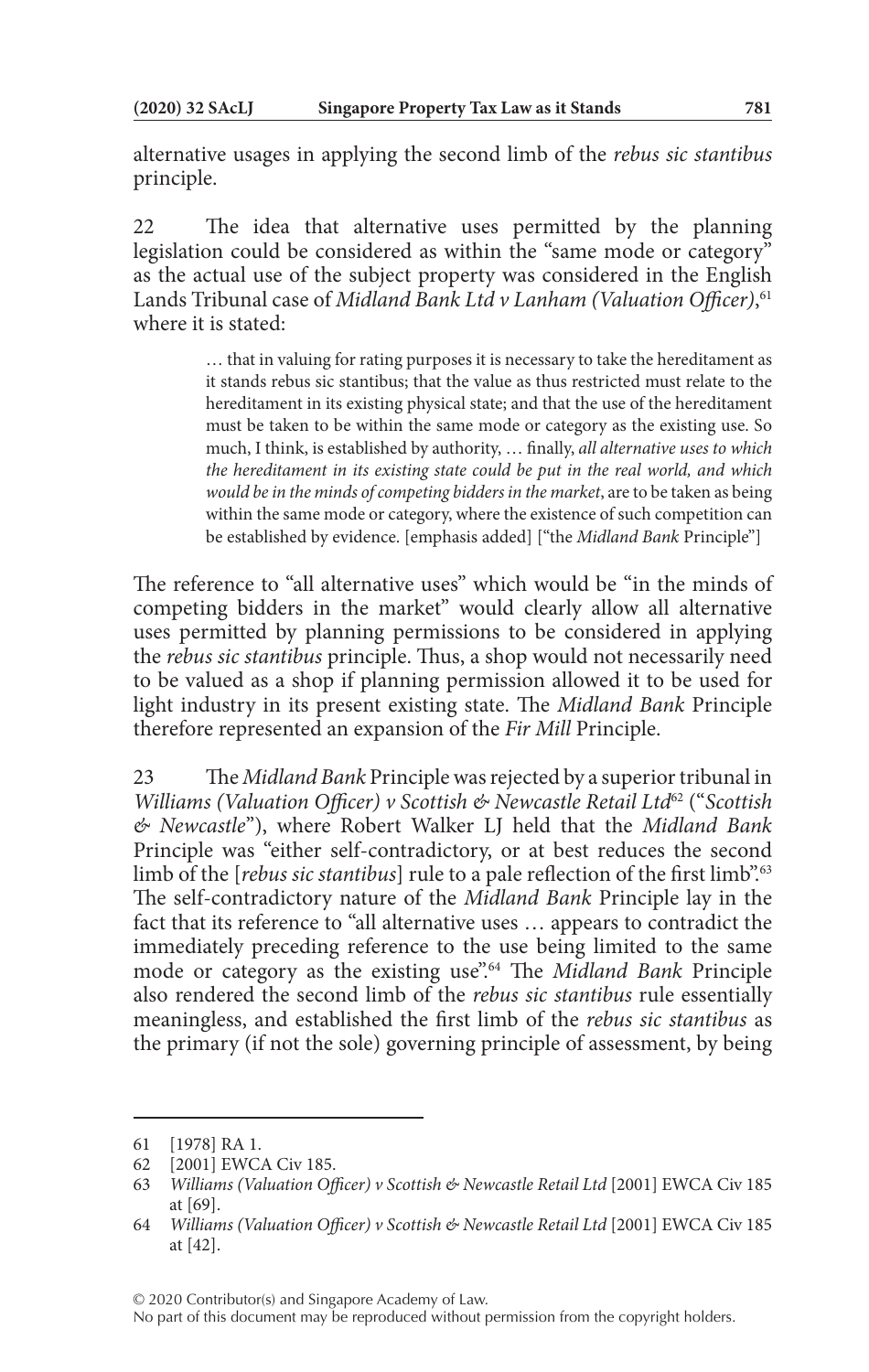so broad as to encompass nearly all possible comparable properties as acceptable alternative usages to the subject property.

24 Despite its rejection in England, however, the *Midland Bank* Principle has survived in the Hong Kong case of *Commissioner of Rating and Valuation v Lai Kit Lau Mutual Aid Committee*65 ("*Lai Kit Lau*"), which was decided before *Scottish & Newcastle*. In *Lai Kit Lau*, Kempster JA held that, "where there is evidence of a demand for like premises to be put to some alternative use, such evidence may be taken into account". This restatement of the *Midland Bank* Principle focuses on evidence of market demand for alternative uses rather than on what the property in fact is (the focus of the *Fir Mill* Principle.)

25 While the *Fir Mill* Principle appears to be good law in Singapore, having been cited in *Diethelm*, the applicability of the *Midland Bank* Principle is uncertain. The *Midland Bank* Principle appears to have been rejected in *Singapore Turf Club v Chief Assessor*66 ("*Singapore Turf Club*"), where in the assessment of a race course complex, the VRB rejected the relevance of zoning rules that permitted it to be alternatively used for "public open spaces", holding instead that the complex was to be valued as a race course complex. More recently, in *The Legends*, the issue was whether a comparable country club could be used as a basis for valuing a town club, given that the zoning of the country club was "Recreation" while that of the town club was "Park and Garden". The VRB held that:<sup>67</sup>

> … the suggestion that the subject property should be assessed in accordance with its zoning as 'Park and Garden' runs contrary to the principles of *rebus sic stantibus* in ascertaining the annual value. In estimating the ECV, *the property must be assessed based on its current approved usage and as it stands. In this case, the subject property must be assessed as a clubhouse*. The *subject property is not used only as park or garden space*. The *rebus sic stantibus* principle requires the subject property to be assessed in its physical condition and existing approved use as a recreational clubhouse, *regardless of its zoning*. [emphasis added]

While the phrase "regardless of its zoning" appears to imply that planning permissions are completely irrelevant (thereby displacing the *Midland Bank* Principle), the earlier reference to the subject property not being used only as park or garden space appears to imply otherwise, leading to some ambiguity. If the first statement (*ie*, that planning permissions are irrelevant) holds true, then there is no need to refer to the zoning use of the subject property as park or garden space at all.

<sup>65</sup> [1986] HKLR 93.

<sup>66</sup> [1983] 2 MLJ cxxxiii.

<sup>67</sup> *The Legends Fort Canning Park Pte Ltd v Chief Assessor* [2015] SGVRB 1 at [39].

No part of this document may be reproduced without permission from the copyright holders.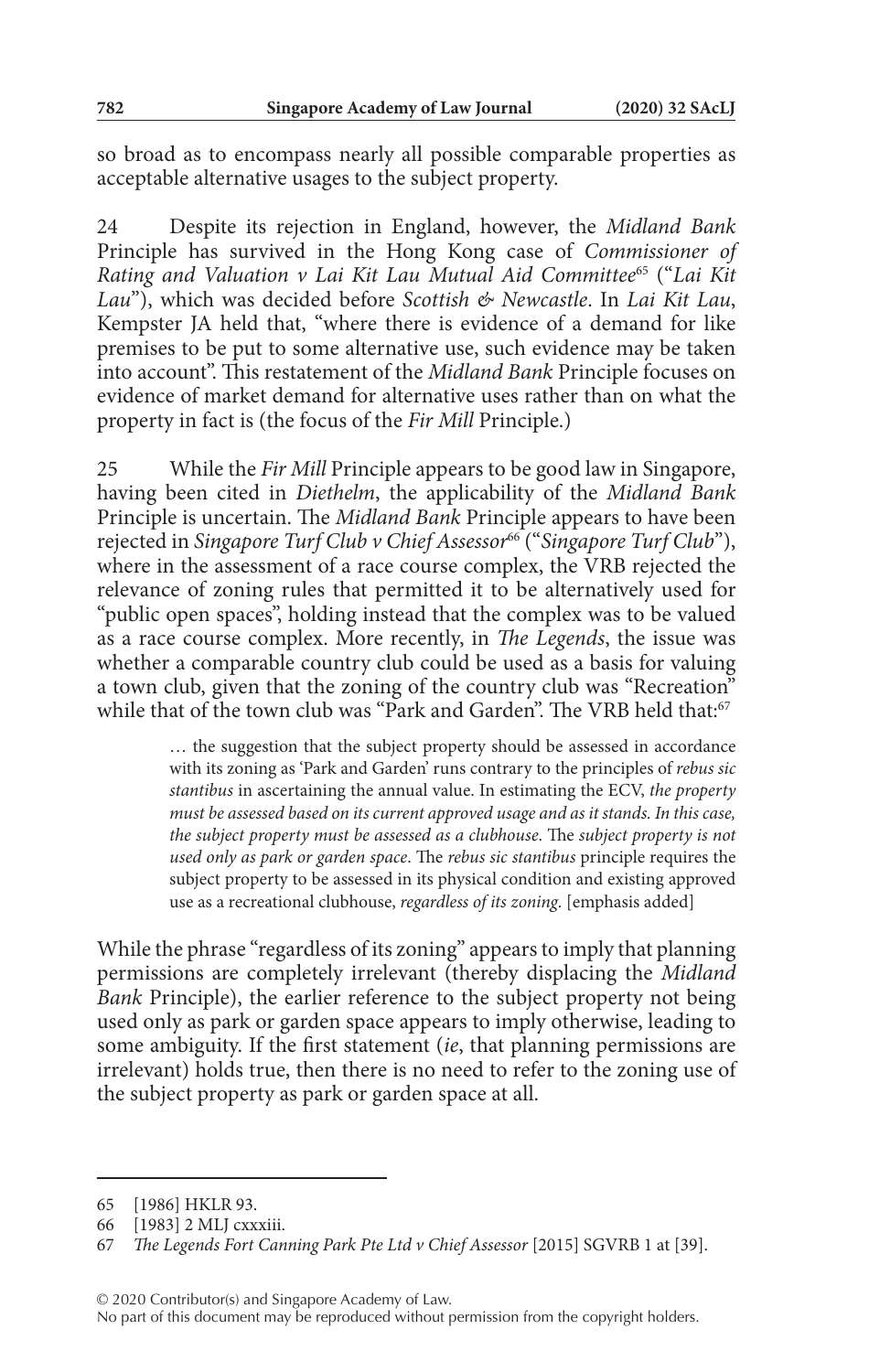#### **III. The Statutory Formula**

#### *A. Methods of assessment*

26 It will be recalled that the "annual value" of taxable property is statutorily defined as the gross amount at which the taxable property can reasonably be expected to be let from year to year.<sup>68</sup> In determining this value, several methods of assessment may be applied. Leung and See list four principal methods of assessment:<sup>69</sup> (a) the "Rental Comparison Method";<sup>70</sup> (b) the "Contractor's Test";<sup>71</sup> (c) the "Profits Method";<sup>72</sup> and (d) the "Statutory Formulae".73 The first three methods of assessment attempt to derive an annual value in accordance with the statutory hypothesis in the PTA (*ie*, the gross amount at which the taxable property can reasonably be expected to be let from year to year, $74$  even though that property might not have been let out at all).75 On the other hand, the Statutory Formula is different in that it is not a valuation method but only a formula, which deems the annual value to be 5% of the estimated value of the property.76

<sup>68</sup> Property Tax Act (Cap 254, 2005 Rev Ed) s 2(1).

<sup>69</sup> Leung Yew Kwong & See Wei Hwa, *Property Tax in Singapore* (LexisNexis, 3rd Ed, 2015) at p 257.

<sup>70</sup> Where the annual value of a property is estimated using the rents of comparable properties as a guide. See Leung Yew Kwong & See Wei Hwa, *Property Tax in Singapore* (LexisNexis, 3rd Ed, 2015) at p 260.

<sup>71</sup> Where an interest rate is applied to the capital value of a property to determine the annual value of a property. See Leung Yew Kwong & See Wei Hwa, *Property Tax in Singapore* (LexisNexis, 3rd Ed, 2015) at p 289.

<sup>72</sup> Where the annual value of a property is determined by reference to the anticipated profits that may be generated by the business which occupies the property. See Leung Yew Kwong & See Wei Hwa, *Property Tax in Singapore* (LexisNexis, 3rd Ed, 2015) at p 306.

<sup>73</sup> There are several kinds of statutory formulae which apply to specific kinds of situations. See Leung Yew Kwong & See Wei Hwa, *Property Tax in Singapore* (LexisNexis, 3rd Ed, 2015) at pp 314–323. A "Statutory Formula" of general application also exists in s 2(3) of the Property Tax Act (Cap 254, 2005 Rev Ed) and uses the capital value of a property to derive its annual value. All references in this article are to the general "Statutory Formula". See *Property Tax in Singapore* at p 323.

<sup>74</sup> Property Tax Act (Cap 254, 2005 Rev Ed) s 2(1).

<sup>75</sup> Leung Yew Kwong & See Wei Hwa, *Property Tax in Singapore* (LexisNexis, 3rd Ed, 2015) at p 257.

<sup>76</sup> *Chief Assessor v National Shipbreakers Pte Ltd* [1979–1980] SLR(R) 623 at [27]–[33].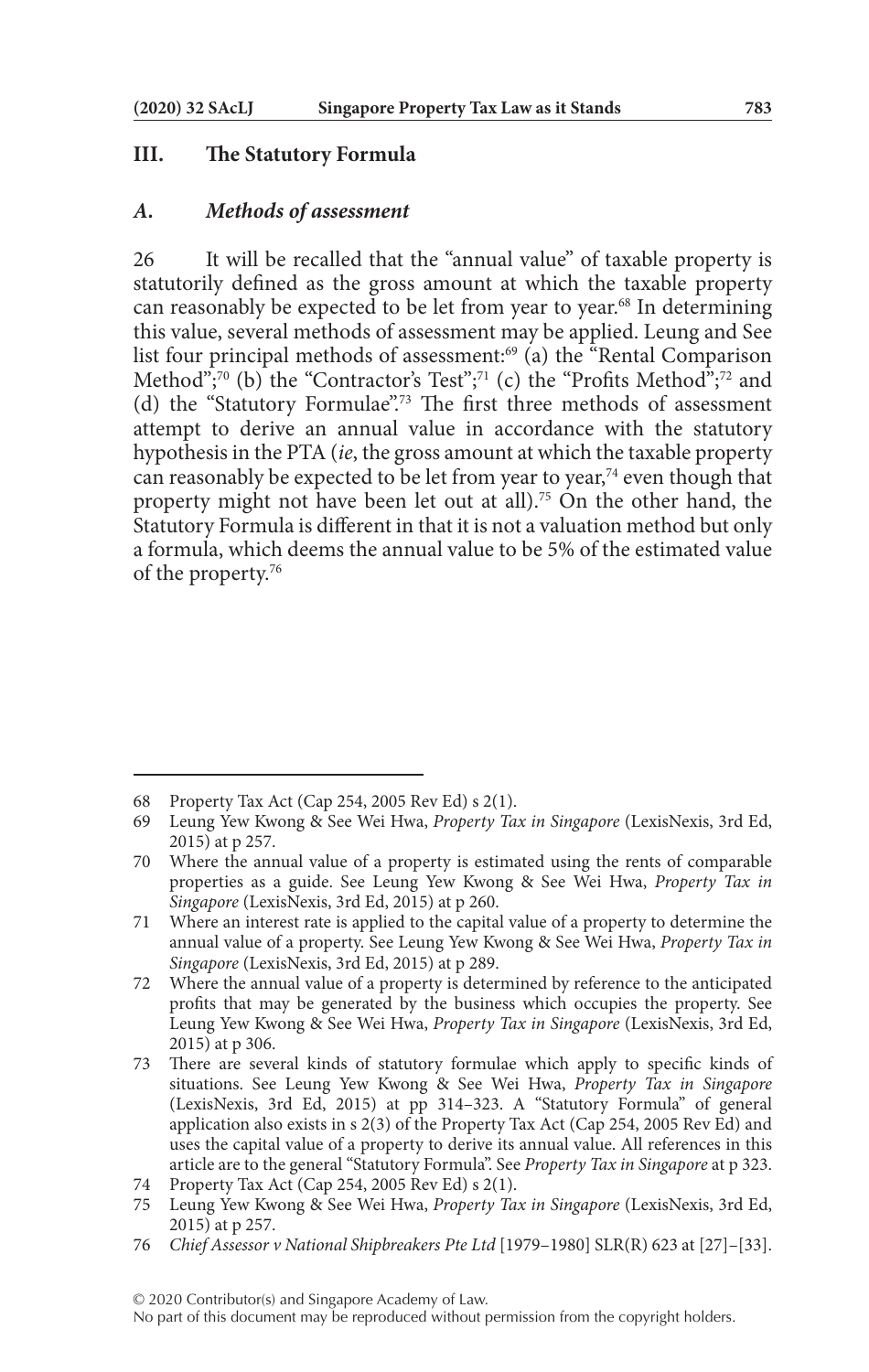## *B. The Statutory Formula*

27 Section 2(3) of the PTA provides as follows:

(3) In assessing the annual value of any property, the annual value of the property shall, at the option of the Chief Assessor, be deemed to be the annual value as defined in this Act or the sum which is equivalent to the annual interest at 5% —

> (*a*) on the estimated value of the property, including buildings, if any, thereon; or

> (*b*) on the estimated value of the land as if it were vacant land with no buildings erected, or being erected, thereon.

28 The Statutory Formula is to be applied, at the discretion of the Chief Assessor, where any of the other methods of assessment are not appropriate.77 The threshold for questioning the discretion of the Chief Assessor appears to be an extremely high one. Even if it may be possible or even practical to apply any of the other methods of assessment, the Chief Assessor may yet be able to apply the Statutory Formula. In *City Developments Ltd v Chief Assessor*78 ("*City Developments*"), the Singapore Court of Appeal held that "there were effectively only two ways in which CDL could challenge the Chief Assessor's exercise of discretion under s 2(3) of the Act, *viz*, that the Chief Assessor had either acted illegally, or he had acted irrationally".79

29 The Statutory Formula does not specify how the estimated value of the property is to be derived. While it provides that the annual value is 5% of the estimated value, the Statutory Formula provides no guidance on how to determine the estimated value in the first place. In *Tai Lai Holdings Pte Ltd v Chief Assessor<sup>80</sup>* ("*Tai Lai*"), the VRB held that the estimated value "must be the market value of the property. In arriving at an estimate of the market value of the subject properties, the Chief Assessor is entitled to take into account what a willing buyer is prepared to pay for the subject properties and what a willing seller is prepared to accept for parting with the subject properties".<sup>81</sup>

© 2020 Contributor(s) and Singapore Academy of Law.

No part of this document may be reproduced without permission from the copyright holders.

<sup>77</sup> *Chief Assessor v National Shipbreakers Pte Ltd* [1979–1980] SLR(R) 623 at [32].

<sup>78</sup> [2008] 4 SLR(R) 150.

<sup>79</sup> *City Developments Ltd v Chief Assessor* [2008] 4 SLR(R) 150 at [9].

<sup>80</sup> (1991) 1 MSTC 5076.

<sup>81</sup> *Tai Lai Holdings Pte Ltd v Chief Assessor* (1991) 1 MSTC 5076 at 5077.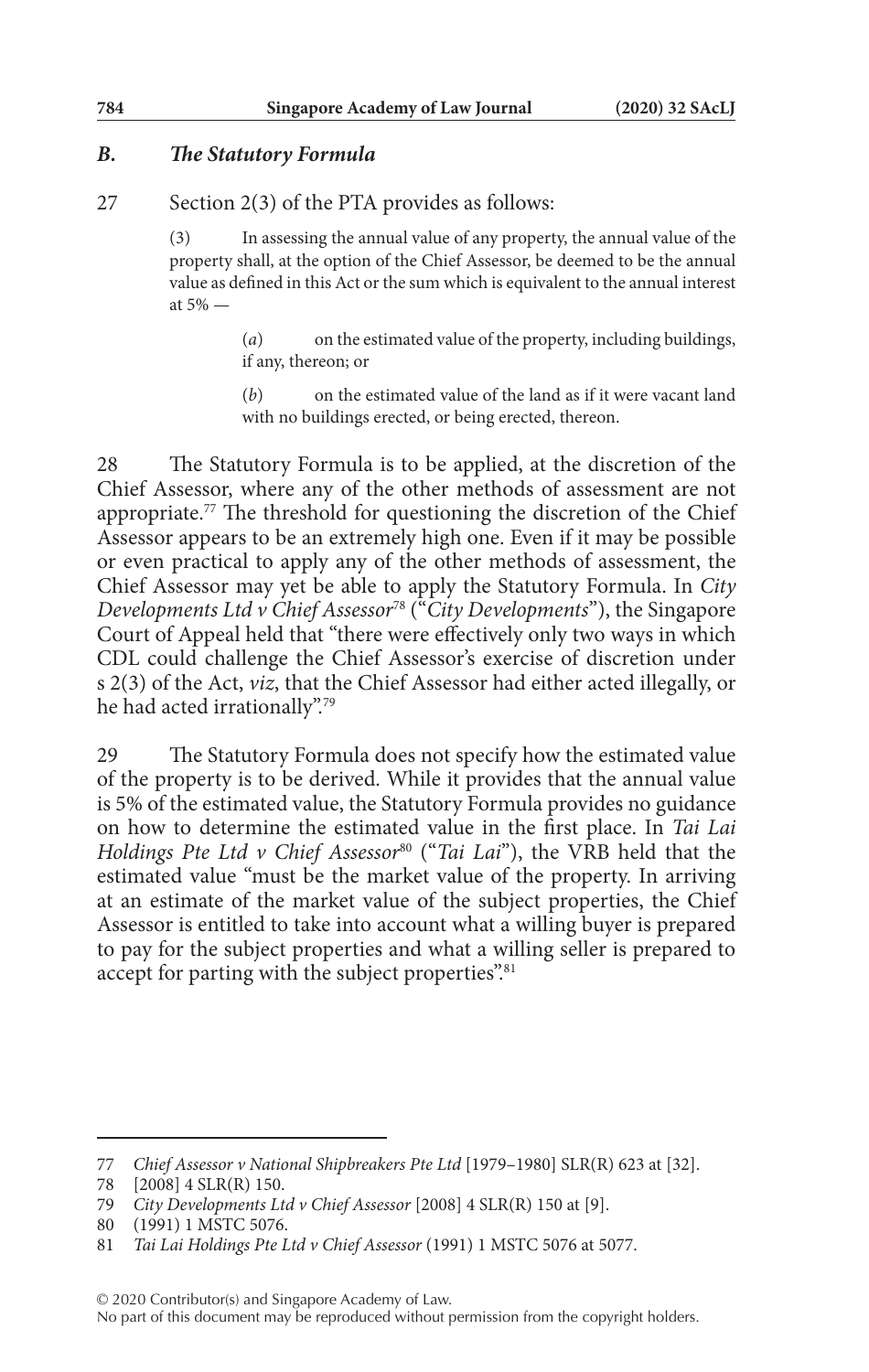## **IV. The Statutory Formula and the** *rebus sic stantibus* **principle**

#### *A. Displacement of the* **rebus sic stantibus** *principle*

30 This section of the article seeks to show that the local jurisprudence has formulated a proposition that the *rebus sic stantibus* principle is to be displaced where the Chief Assessor has invoked the Statutory Formula (s 2(3) of the PTA in general and not specifically s 2(3)(*b*)). Several cases and leading texts refer to this proposition in this broad sense. However, it is noted that it would appear that in practice, the learned commentators and Boards do appreciate that the proposition does not apply in its broad sense. They have implicitly drawn a distinction between the cases where ss  $2(3)(a)$  and  $2(3)(b)$  are invoked. The proposition is not applied in its general (broad) form, but rather, correctly applied in that the *rebus sic stantibus* principle is only disapplied where s 2(3)(*b*) is invoked, and still applied where s 2(3)(*a*) is invoked.

31 However, it is worth exploring the theoretical foundations of this proposition and highlighting that the proper scope of the proposition should be accurately stated. This may help to prevent confusion which may arise if the proposition as currently stated in the cases and texts is read out of context.

*(1) The VRB cases*

32 As early as 1992, in *Poh Hee Construction Pte Ltd v Chief Assessor*82 ("*Poh Hee Construction*"), the VRB held that "it was not possible for [them] to say that the Chief Assessor must use the rule *rebus sic stantibus*" where s 2(3) of the PTA applied.83 In *The Legends*, the VRB held that "the *rebus sic stantibus* principle states that the assessable entity should be valued according to its physical nature and condition as well as its usage", thus finding the principle to have no application where s 2(3) of the PTA applied.84 In the recent *Swiss Club* case, the VRB held, citing *Aspinden*, *Halsbury's Laws of Singapore*85 and *Property Tax in Singapore*, 86 that "where there is a statutory formula for the assessment of annual value like in section 2(3) of the Act, the common law principle of *rebus sic stantibus* does not apply".87

<sup>82</sup> (1992) 1 MSTC 5100.

<sup>83</sup> *Poh Hee Construction Pte Ltd v Chief Assessor* (1992) 1 MSTC 5100 at 5102.

<sup>84</sup> *The Legends Fort Canning Park Pte Ltd v Chief Assessor* [2015] SGVRB 1 at [19].

<sup>85</sup> Vol 16 ("Revenue and Taxation – Other Taxes") (LexisNexis, 2015).

<sup>86</sup> Leung Yew Kwong & See Wei Hwa, *Property Tax in Singapore* (LexisNexis, 3rd Ed, 2015).

<sup>87</sup> *HSBC Trustee (Singapore) Ltd v Chief Assessor and Comptroller of Property Tax* [2018] SGVRB 2 at [30]–[31].

No part of this document may be reproduced without permission from the copyright holders.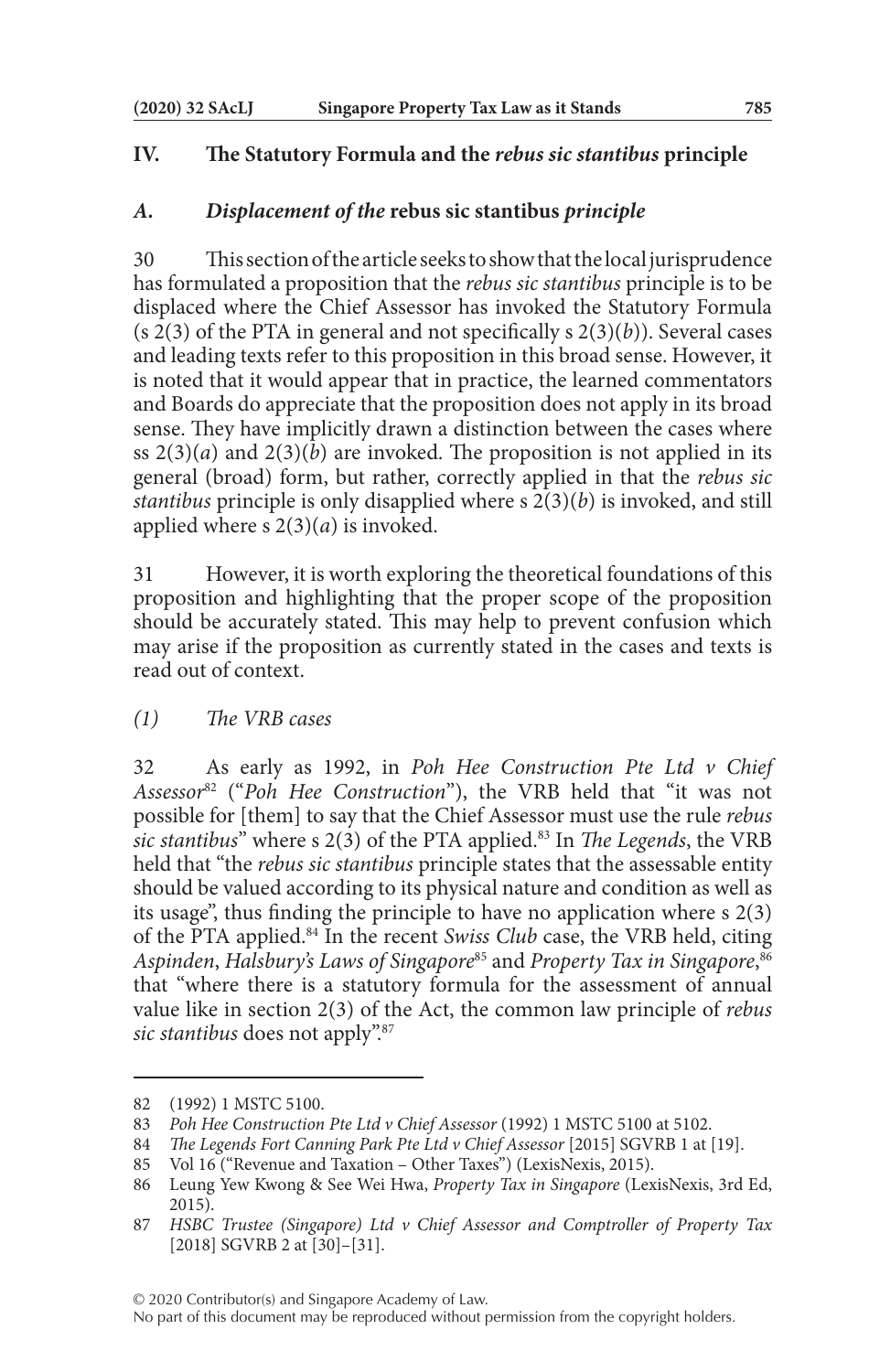# *(2) The Court of Appeal cases*

33 In *Aspinden*, the Singapore Court of Appeal drew a distinction between deeming provisions in the PTA that provide for a statutory formula for the assessment of annual value (ss 2(3) and 2(5) of the PTA) and those that do not (s 2(7) of the PTA), holding that common law principles of valuation such as the *rebus sic stantibus* principle would continue to apply in cases of the latter (but, it may be implied, not the former).88 Several years later, *Aspinden* was followed by yet another Court of Appeal decision, *Glengary*, where the court held that "[i]t is clear from a plain reading of s  $2(3)(b)$  of the Act that the usual principles of reality and *rebus sic stantibus* must be circumscribed, or more accurately, give way to the statutory fiction of 'vacant land".<sup>89</sup>

# *(3) The leading texts*

34 With the benefit of the court's reasoning in these two Court of Appeal decisions, the learned authors of *Halsbury's Laws of Singapore* have commented that "[t]he *rebus sic stantibus* principle in so far as it restricts the assessment to the actual use of the property, does not apply in the application of the Chief Assessor's statutory formula option. That common law principle is displaced by the statutory provisions".90 Similarly, the learned authors of the seminal text, *Property Tax in Singapore*, have expressed the view that "[i]n the application of the option in s 2(3), the *rebus sic stantibus* principle however does not apply in arriving at the 'estimated value' of the property. The words 'estimated value' in s 2(3) which point to the market value that the property will fetch in the open market, is not limited to the value of the property based on its existing physical condition and use".91

## *B. Analysing the positions taken in the various authorities*

35 However, careful consideration of the present authorities reveals that the various positions taken are perhaps not as uniform as they might seem at first glance.

<sup>88</sup> *Aspinden Holdings Ltd v Chief Assessor* [2006] 4 SLR(R) 521 at [36].

<sup>89</sup> *Chief Assessor v Glengary Pte Ltd* [2013] 3 SLR 339 at [20].

<sup>90</sup> *Halsbury's Laws of Singapore* vol 16 ("Revenue and Taxation – Other Taxes") (LexisNexis, 2018 Reissue) at para 200.584.

<sup>91</sup> Leung Yew Kwong & See Wei Hwa, *Property Tax in Singapore* (LexisNexis, 3rd Ed, 2015) at p 137.

No part of this document may be reproduced without permission from the copyright holders.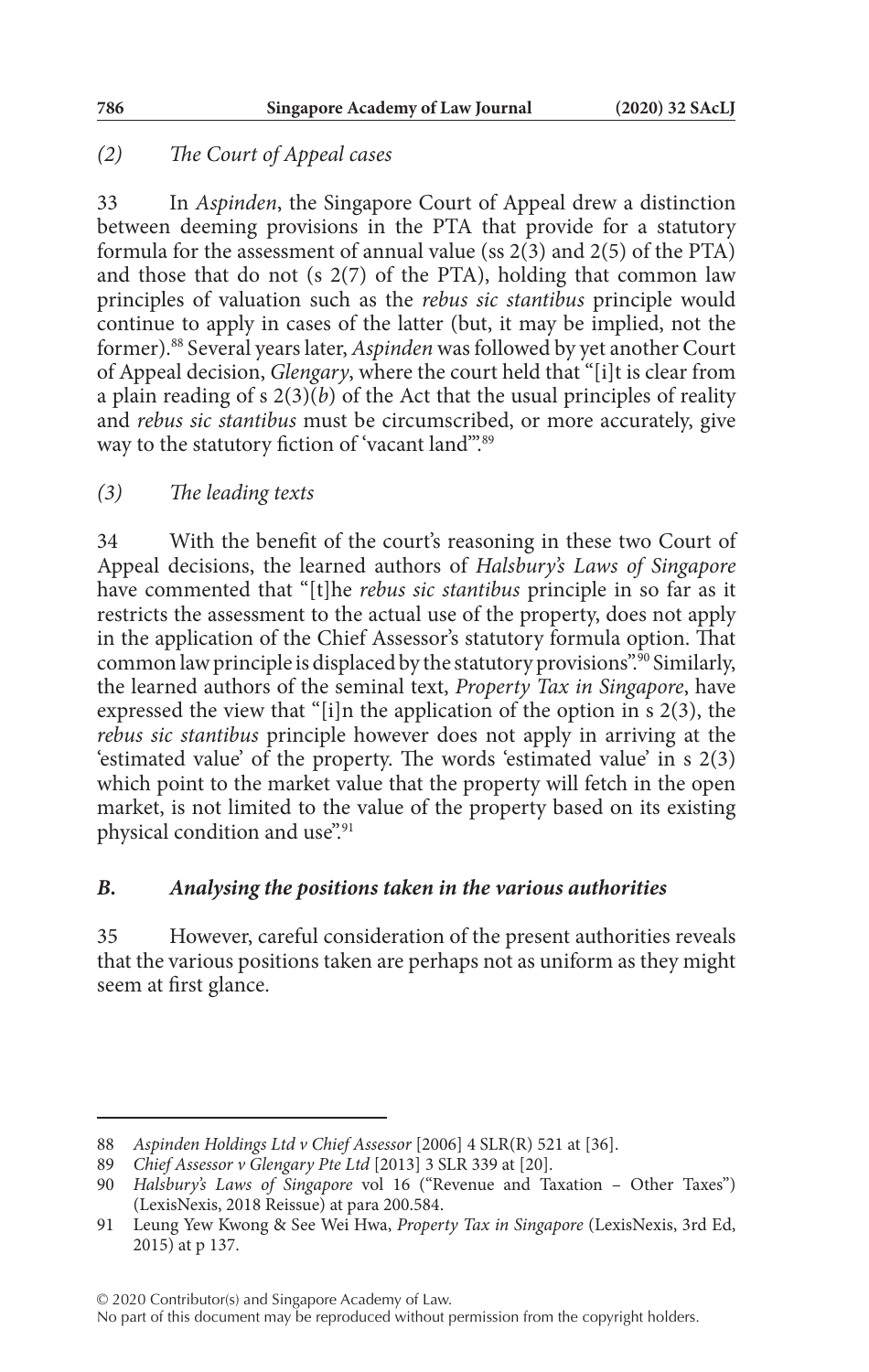*(1) Absolute language: The* rebus sic stantibus *principle has no application where s 2(3) of the PTA is applied*

36 In the three VRB cases of *Poh Hee Construction*, *The Legends* and *Swiss Club*, and the seminal text, *Property Tax in Singapore*, the language used is rather absolute, with each authority stating that the *rebus sic stantibus* principle has no application where s 2(3) of the PTA applied.<sup>92</sup>

- *(2) Qualified language: The* rebus sic stantibus *principle is not applicable in so far as it restricts the assessment to the actual use of the property*
- (a) *Halsbury's Laws of Singapore*: Citing *Tai Lai*

37 The learned authors of *Halsbury's Laws of Singapore* qualify their statement regarding the non-applicability of the *rebus sic stantibus* principle by saying that this applies "in so far as it restricts the assessment to the actual use of the property".<sup>93</sup> This statement references the second limb of the *rebus sic stantibus* principle, which, it will be recalled, relates to the actual use of the subject property, and is distinct from the first limb, which relates to the physical state of the property. The authority which the learned authors of *Halsbury's Laws of Singapore* cite for this is *Tai Lai*. 94 It is noted that the term "*rebus sic stantibus*" is never expressly used in *Tai Lai*, but the principle can be somewhat discerned from the following passage by the VRB in the case:<sup>95</sup>

> In arriving at an estimate of the market value of the subject properties, the Chief Assessor is entitled to take into account what a willing buyer is prepared to pay for the subject properties and what a willing seller is prepared to accept for parting with the subject properties and that both the buyer and the seller must of course take into consideration the fact that these are eight contiguous plots with the potential of being used for a large development.

38 While one can see how the learned authors of *Halsbury's Laws of Singapore* drew their conclusion from *Tai Lai*, with respect, the proposition gleaned from the case may perhaps be more precisely stated. Firstly, *Tai* 

© 2020 Contributor(s) and Singapore Academy of Law.

No part of this document may be reproduced without permission from the copyright holders.

<sup>92</sup> *Poh Hee Construction Pte Ltd v Chief Assessor* (1992) 1 MSTC 5100 at 5102; *The Legends Fort Canning Park Pte Ltd v Chief Assessor* [2015] SGVRB 1 at [19]; *HSBC Trustee (Singapore) Ltd v Chief Assessor and Comptroller of Property Tax* [2018] SGVRB 2 at [30].

<sup>93</sup> *Halsbury's Laws of Singapore* vol 16 ("Revenue and Taxation – Other Taxes") (LexisNexis, 2018 Reissue) at para 200.584.

<sup>94</sup> *Tai Lai Holdings Pte Ltd v Chief Assessor* (1991) 1 MSTC 5076. See *Halsbury's Laws of Singapore* vol 16 ("Revenue and Taxation – Other Taxes") (LexisNexis, 2018 Reissue) at para 200.584, fn 13.

<sup>95</sup> *Tai Lai Holdings Pte Ltd v Chief Assessor* (1991) 1 MSTC 5076 at 5081.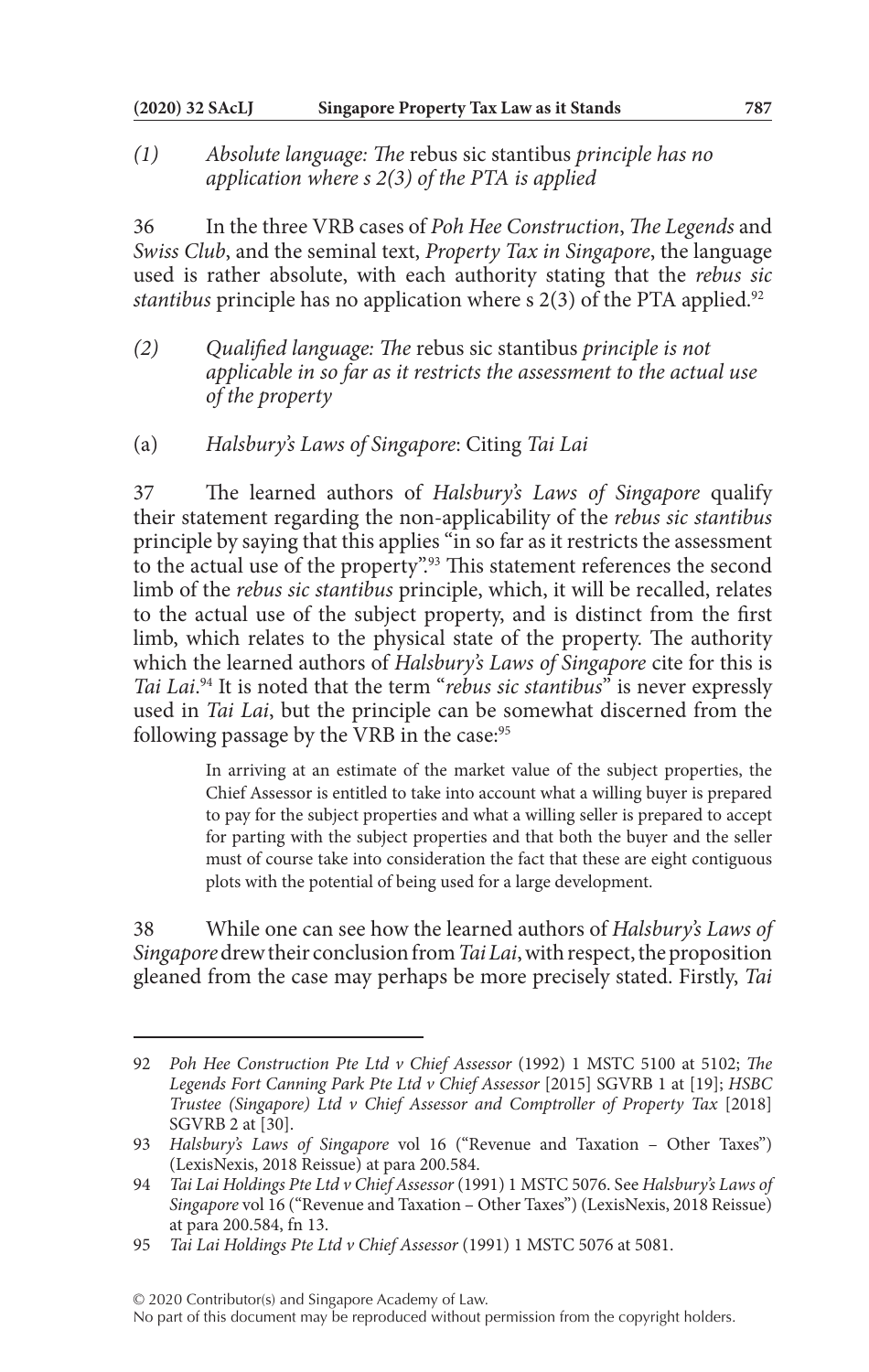*Lai* was a case where the equivalent of s 2(3)(*b*) was invoked by the Chief Assessor. Thus, it may be a little tricky to extend the principle in *Tai Lai* to include cases involving  $s \ 2(3)(a)$  as well. Secondly, it does not directly follow that just because the estimated market value is determined by what a willing buyer is prepared to pay and what a willing seller is willing to accept, one is not allowed to consider the actual use of the property. At the very least, there is no express prohibition on this point, leaving the door open for the possibility, if unlikely, that we might consider the "willing seller" to be in the same trade of the "willing buyer", and intending to continue to put the land to the same use after purchase. Finally, while the VRB in *Tai Lai* did recognise that the estimated market value was to take into consideration the fact that the plots could potentially be combined, it also does not directly follow that all the factors relating to the physical state of the property (*ie*, all factors relating to the first limb and not to the second) may be taken into account when the Statutory Formula is invoked by the Chief Assessor.

(b) Other cases

39 Apart from *Tai Lai*, three other cases may arguably be said to support the proposition of the learned authors of *Halsbury's Laws of Singapore*. The first two were cited in *Tai Lai* itself, where the VRB referenced *Nagappa Chettiar v Collector of Land Revenue*96 ("*Nagappa Chettiar*") for the proposition that "'[m]arket value' has been defined as the price that an owner willing and not obliged to sell might reasonably expect to obtain from a willing purchaser with whom he was bargaining for the sale and purchase of land"; including the latter case's citation of *Nanyang Manufacturing Co v Collector of Land Revenue*, *Johore*<sup>97</sup> ("*Nanyang Manufacturing*") stating that "the safest guide to determine fair market value is the evidence of sales of the same land or similar land in the neighbourhood".98

40 Also, in the decision of the Federal Court of Malaysia in *Collector of Land Revenue, Kuantan v Noor Chahaya bte Abdul Majid*99 ("*Noor Chahaya*"), the court held that "[w]hile the learned judge rightly directed himself that potentiality is a factor to be taken into account in assessing compensation he had formed the erroneous view that market value and potential value are two separate items to be determined separately and

<sup>96</sup> [1971] 1 MLJ 59 at 60.

<sup>97</sup> [1954] 1 MLJ 69.

<sup>98</sup> *Tai Lai Holdings Pte Ltd v Chief Assessor* (1991) 1 MSTC 5076 at 5081.

<sup>99</sup> [1979] 1 MLJ 180.

No part of this document may be reproduced without permission from the copyright holders.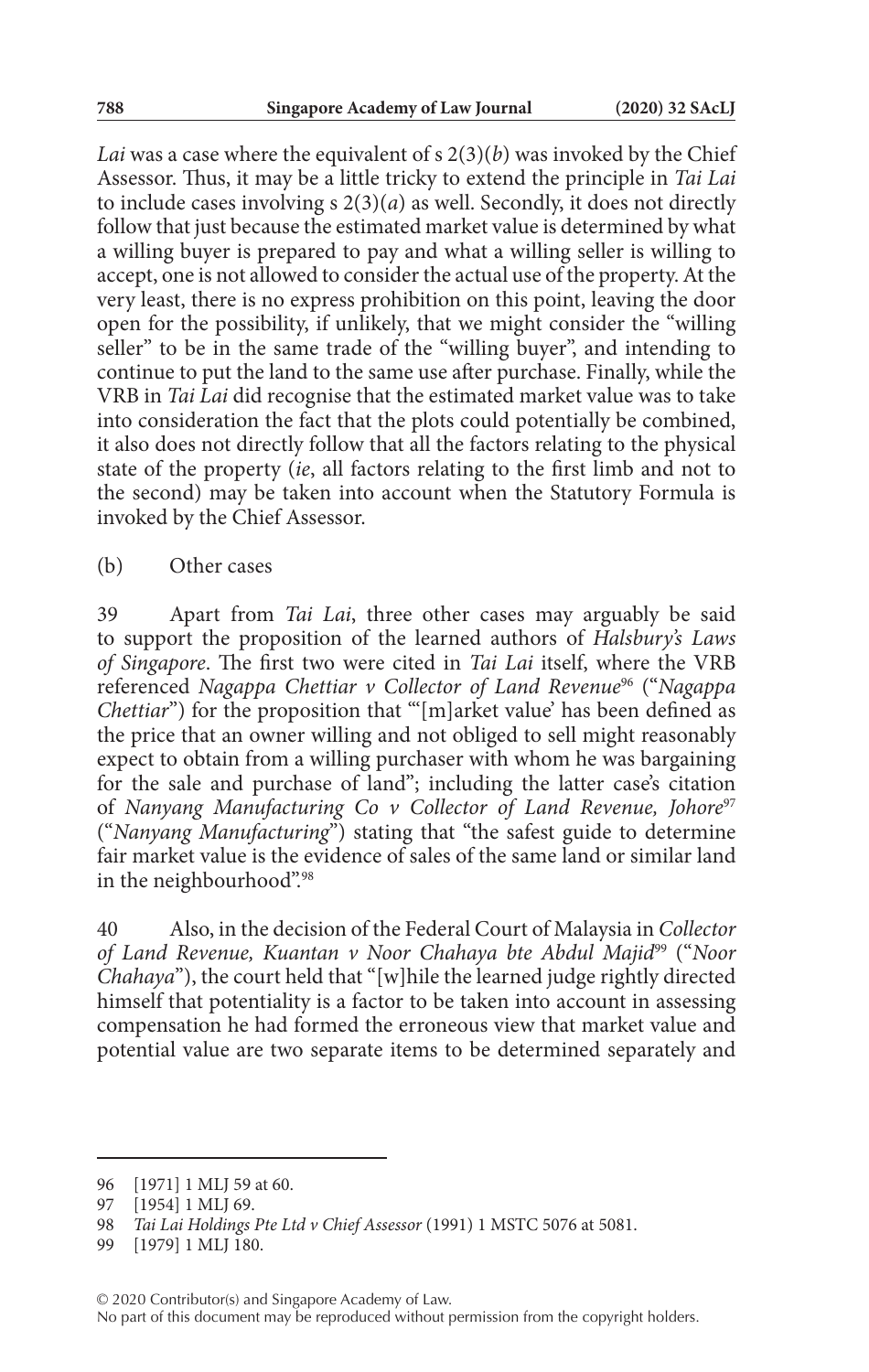then to be added to one another", and that "'[m]arket value" must indeed include potential value".<sup>100</sup>

(c) Analysis of the cases

41 At first glance, it would seem that the only case which may potentially have any force as binding precedent is *Nanyang Manufacturing*, being a case of the Malaysian High Court decided before Singapore's independence. *Tai Lai* is a decision of the VRB, *Nagappa Chettiar* is a decision of the Malaysian High Court decided post-Independence, *Noor Chahaya* is a decision of the Federal Court of Malaysia decided post-Independence, and *Halsbury's Laws of Singapore* is not binding case authority.

42 Further, it is noted that with the exception of *Tai Lai*, none of the abovementioned cases actually related to s 2(3) of the PTA or provisions *in pari materia*. Given that the issue in question is precisely whether the *rebus sic stantibus* principle is applicable where s 2(3) of the PTA is also applied, it is difficult to draw any clear statement of principle from the cases. References to "market value", "similar land" and "potential value" in themselves do not clearly establish the proposition that the actual use of the property is irrelevant when estimating market value under s 2(3) of the PTA.

43 The fact that clear principles are difficult to extract from the *Tai Lai* decision, and its status as a VRB decision, makes it difficult to rely on it as persuasive authority, especially in light of the two major Court of Appeal decisions of *Glengary*101 and *Aspinden*, 102 decided after *Tai Lai*, which do not appear to go as far as to support the broad proposition in *Halsbury's Laws of Singapore* that the *rebus sic stantibus* principle is not applicable when assessing a property under s 2(3) of the PTA. *Tai Lai* itself was never mentioned by the Court of Appeal in either *Glengary* or *Aspinden*.

44 It is noted that, in the *Swiss Club* case, the respondent cited *Tai Lai* for the proposition that the *rebus sic stantibus* principle is not

<sup>100</sup> *Collector of Land Revenue, Kuantan v Noor Chahaya bte Abdul Majid* [1979] 1 MLJ 180.

<sup>101</sup> *Chief Assessor v Glengary Pte Ltd* [2013] 3 SLR 339 at [20].

<sup>102</sup> *Aspinden Holdings Ltd v Chief Assessor* [2006] 4 SLR(R) 521 at [36].

<sup>© 2020</sup> Contributor(s) and Singapore Academy of Law.

No part of this document may be reproduced without permission from the copyright holders.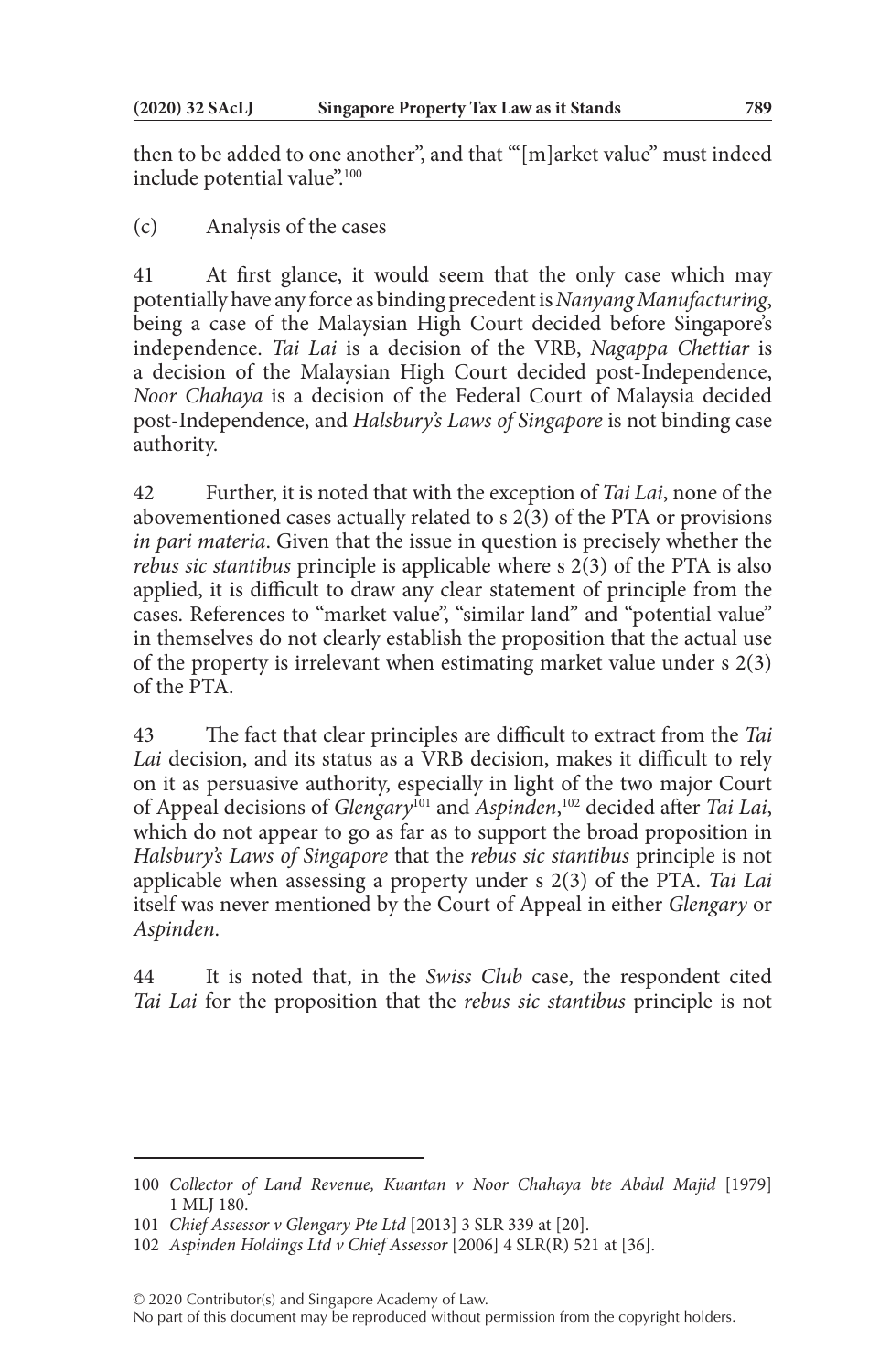applicable when assessing a property under s 2(3) of the PTA.103 The VRB accepted the respondent's argument in that case.<sup>104</sup>

45 In summary, it is submitted that the proposition allegedly established in *Tai Lai*, as interpreted by the learned authors of *Halsbury's Laws of Singapore*, that where s 2(3) of the PTA applies, the *rebus sic stantibus* principle is to be displaced insofar as it restricts the assessment to the actual use of the property, is not a principle binding on the Singapore courts. Further, given the lack of detailed reasoning on the point, its persuasive value is also somewhat limited. Even if the proposition is accepted, the context in which it arose in *Tai Lai*, relating to the s 2(3)(*b*) of the PTA context, would mean that in the absence of any additional persuasive argument, it should be confined to s 2(3)(*b*) cases and not extended to  $s$   $2(3)$  cases in general. In this respect, the purported extension of the proposition to s  $2(3)$  cases in general, and application in the context of a s 2(3)(*a*) case (as in the *Swiss Club* case) is questionable. This is particularly the case because the VRB in the *Swiss Club* case did not provide any specific arguments on why the proposition should be so extended to s 2(3)(*a*) cases.

*(3) Highly specific language: The* rebus sic stantibus *principle is not applicable in so far as it runs contrary to the statutory fiction of vacant land in s 2(3)(*b*)*

46 The Court of Appeal in *Glengary* chose its words very carefully, not only specifying that the overarching consideration was the need to give way to the statutory fiction of vacant land, but also mentioning s  $2(3)(b)$  specifically.<sup>105</sup> In light of the Court of Appeal's authority, the fact that this decision deals precisely with the issue of the interaction between the *rebus sic stantibus* principle and s 2(3)(*b*) of the PTA, and the carefully reasoned judgment of the court, it is submitted that one must look to this case for a complete understanding of this area of law. The *Glengary* decision will be covered in detail in the following section of this article, where the limits of the *rebus sic stantibus* principle are discussed.

#### *(4) Comments made* obiter

47 While the *Aspinden* case was cited by the VRB in the *Swiss Club* case for the proposition that *rebus sic stantibus* does not apply "where

<sup>103</sup> *HSBC Trustee (Singapore) Ltd v Chief Assessor and Comptroller of Property Tax* [2018] SGVRB 2 at [16].

<sup>104</sup> *HSBC Trustee (Singapore) Ltd v Chief Assessor and Comptroller of Property Tax* [2018] SGVRB 2 at [30].

<sup>105</sup> *Chief Assessor v Glengary Pte Ltd* [2013] 3 SLR 339 at [20].

No part of this document may be reproduced without permission from the copyright holders.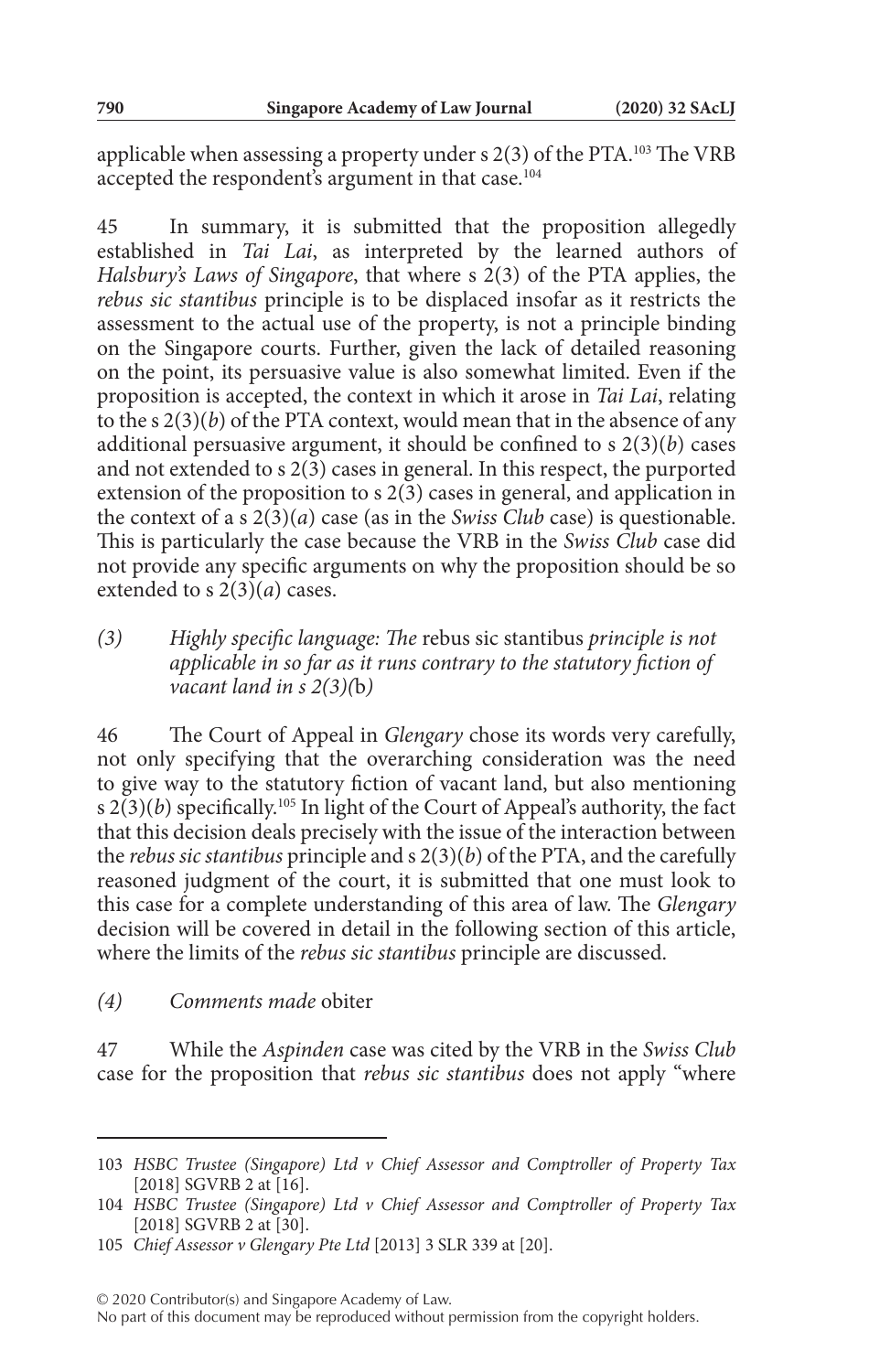there is a statutory formula for the assessment of annual value like in section 2(3) of the Act<sup>",106</sup> it is doubtful whether the *Aspinden* case does indeed take us that far. The first difficulty arises from the fact that the proposition adopted by the VRB in the *Swiss Club* case was actually *obiter dicta* in *Aspinden*, since the issue in question that the Court of Appeal was deciding in *Aspinden* related to s 2(7) of the PTA and had nothing to do with s 2(3). This brings us to the second difficulty, which is that any proposition on s 2(3) that may be drawn from *Aspinden* is necessarily one which arises by implication. In that case, the court held as follows:<sup>107</sup>

> … ss 2(3) and 2(5) of the PTA provide a statutory formula for the assessment of annual value. This is to be contrasted with s 2(7) which does not specify a similar formula. It can therefore be inferred that common law principles of valuation, such as the *rebus sic stantibus* principle, remain relevant in an assessment pursuant to s 2(7).

The court thus did not expressly state that the *rebus sic stantibus* principle would be displaced where ss 2(3) and 2(5) of the PTA were applied; and even if it did, such a pronouncement would not only be *obiter*, but likely to be out of context and a generalisation as well.

48 If the statements of the Court of Appeal in *Aspinden* are indeed *obiter* on this point, then the only binding authority in this area would appear to be the case of *Glengary*, and it is to that case we now turn, to establish the limits of the *rebus sic stantibus* principle.

## *C. What are the limits of the* **rebus sic stantibus** *principle?*

*(1) The inapplicability of the* rebus sic stantibus *principle in*  Glengary *is confined to cases where it runs contrary to a statutory fiction*

49 In *Glengary*, the Court of Appeal held that, from a plain reading of s 2(3)(*b*) of the PTA, the usual principles of reality and *rebus sic stantibus* must be circumscribed, or more accurately, give way to the statutory fiction of "vacant land".108 Immediately, the clarification and precise wording of the Court of Appeal suggests that it did not mean that the *rebus sic stantibus* principle was to be completely displaced where s 2(3)(*b*) of the PTA applied. Rather, the court specifically stated that the *rebus sic stantibus* principle cannot be applied in so far as it must give way to the statutory fiction of vacant land.

<sup>106</sup> *HSBC Trustee (Singapore) Ltd v Chief Assessor and Comptroller of Property Tax* [2018] SGVRB 2 at [30]–[31].

<sup>107</sup> *Aspinden Holdings Ltd v Chief Assessor* [2006] 4 SLR(R) 521 at [36].

<sup>108</sup> *Chief Assessor v Glengary Pte Ltd* [2013] 3 SLR 339 at [20].

No part of this document may be reproduced without permission from the copyright holders.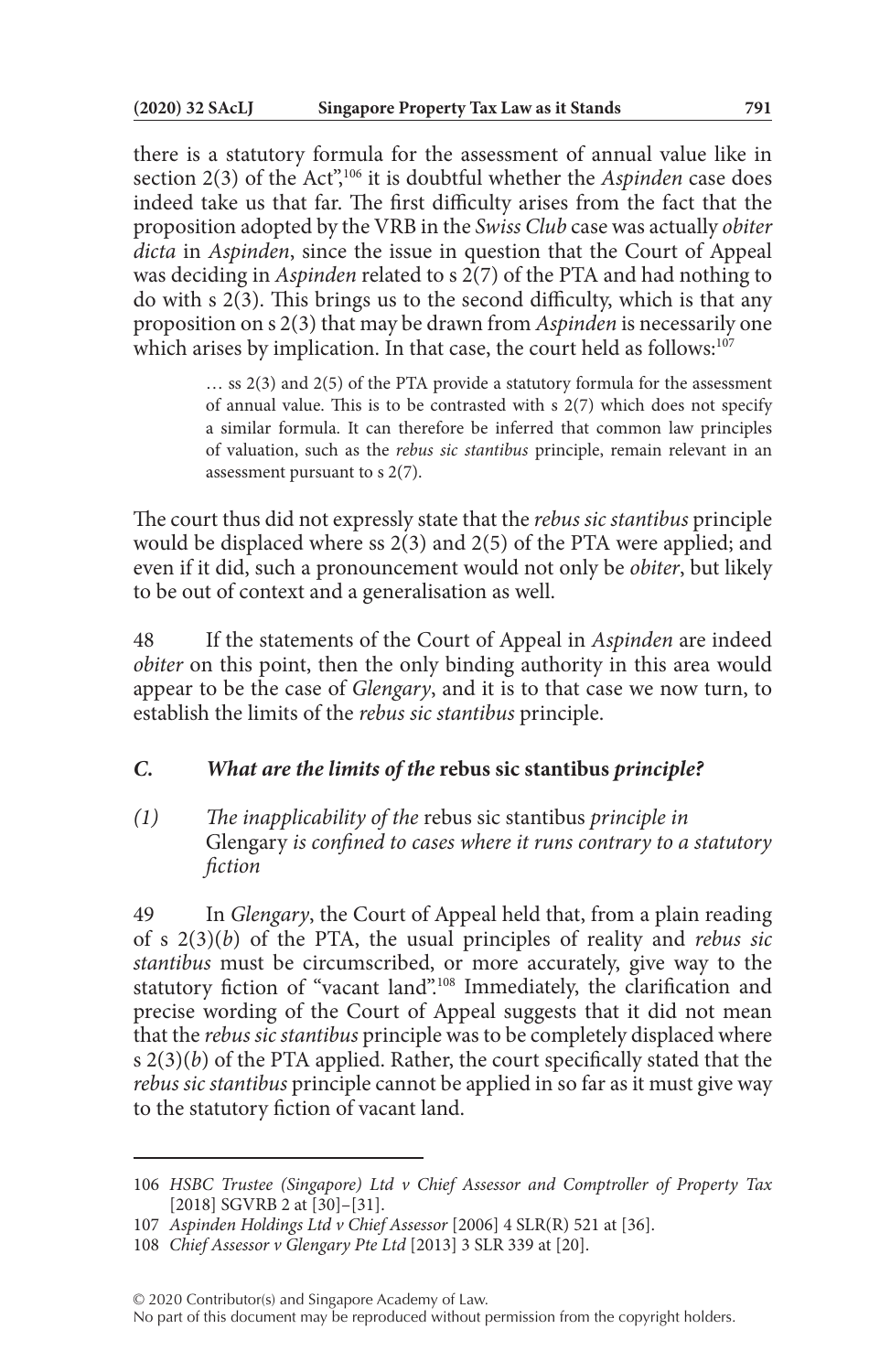## (a) The concept of a statutory fiction

50 In *Glengary*, the Singapore High Court noted that to give effect to a statutory fiction is to treat something as if it were really something else, or as if it had qualities which it did not have.109 Full effect is to be given to the statutory fiction<sup>110</sup> and its ambit must be determined from an analysis of its purpose.<sup>111</sup> As Goh Yihan explains:<sup>112</sup>

> [T]he statutory fiction is only to be carried to its logical conclusion within the framework of the purpose for which it was created. Such purpose may in tum be inferred from the inevitability of the consequences flowing from the statutory fiction. If the consequences were inevitable, then it may be presumed that Parliament intended them and will be within the purpose of the statutory fiction.

51 The Court of Appeal went on to affirm the principles applied by the High Court judge, but differed in their interpretation of the objective behind s  $2(3)(b)$  of the PTA, holding that the pre-sales were not to be included in the assessment of the estimated value of the deemed vacant  $land$ <sup>113</sup>

(b) Circumscribing the *rebus sic stantibus* principle

52 The reasoning for the circumscription of the *rebus sic stantibus* principle in such a context was elaborated upon by the court, which stated that:<sup>114</sup>

> Whereas measuring the value of a plot of land by reference to its hypothetical rental value measures the actual use and occupation of the land …, measuring the value of that land by reference to its capital value measures the *potential* use and occupation of the land. The hypothetical rent is limited by the buildings and particular uses to which the land has been put. On the other hand, an assessment based on capital value permits the valuer to take into account wider considerations, including the full potential development value of the land as a vacant piece of land. [emphasis in original]

53 It is clear that the rationale for circumscribing the *rebus sic stantibus* principle in *Glengary* was that the application of the principle would run counter to the legal fiction that the property in question was

<sup>109</sup> *Chief Assessor v Glengary Pte Ltd* [2013] 3 SLR 339 at [31].

<sup>110</sup> *Chief Assessor v Glengary Pte Ltd* [2013] 3 SLR 339 at [32].

<sup>111</sup> *Chief Assessor v Glengary Pte Ltd* [2013] 3 SLR 339 at [35].

<sup>112</sup> Goh Yihan, "Chapter 12: Statutory Interpretation" in *The Legal System of Singapore: Institutions, Principles and Practices* (Gary Chan Kok Yew & Jack Lee Tsen-Ta eds) (LexisNexis, 2015) at para 12.67.

<sup>113</sup> *Chief Assessor v Glengary Pte Ltd* [2013] 3 SLR 339 at [22]–[23].

<sup>114</sup> *Chief Assessor v Glengary Pte Ltd* [2013] 3 SLR 339 at [21].

No part of this document may be reproduced without permission from the copyright holders.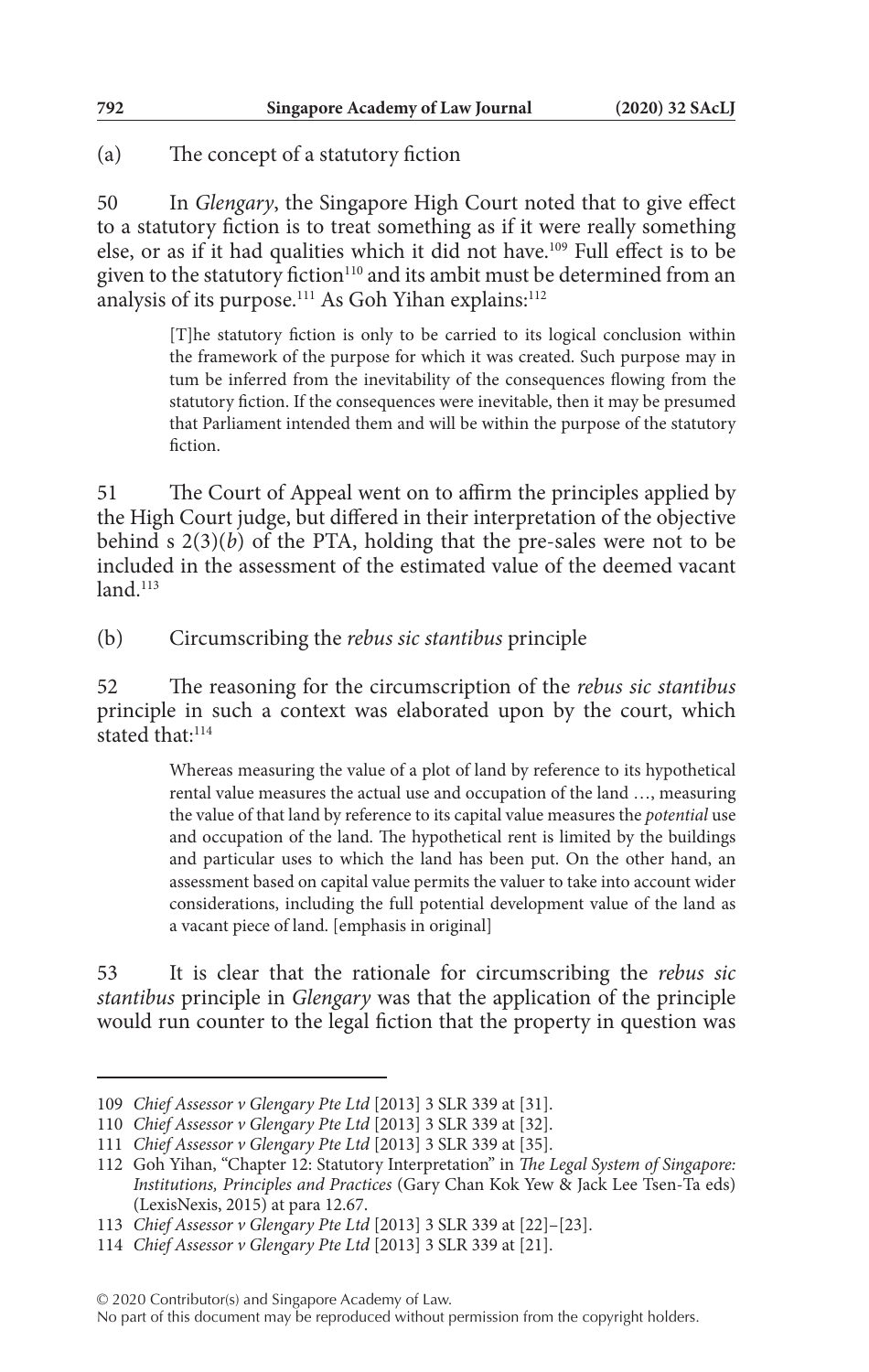deemed to be vacant land. It is submitted that the exclusion of the *rebus sic stantibus* principle in *Glengary* is thus limited to the legal rule that the *rebus sic stantibus* principle must not be applied if it runs counter to a legal fiction.

54 There are potentially two legal fictions in s 2(3)(*b*) of the PTA. The first is, of course, that the property in question is deemed to be vacant land. The second is that the annual value of the property in question is deemed to be 5% of the estimated value of the land. The second legal fiction is the provision which deems the annual value of the property, and thus it is the first legal fiction that must be carefully considered.

(c) Vacant land

55 The key question here is what the statutory fiction of "vacant land" actually means. Guidance can be derived from *Glengary* itself, where the court held that "the statutory fiction of 'vacant land' permits the assessment of land value by reference to its capital value", and that "an assessment based on capital value permits the valuer to take into account wider considerations, including the full potential development value of the land as a vacant piece of land".115 In other words, the statutory fiction of "vacant land" appears to require that the current use of the land be ignored for the purposes of valuation.

(d) Is the statutory fiction of vacant land the same as the *Midland Bank* Principle?

56 As discussed above, the *Fir Mill* Principle states that the mode or category of occupation by the hypothetical tenant must be conceived as the same mode or category as that of the actual occupier.116 The *Midland Bank* Principle in turn represents an expansion of the *Fir Mill* Principle, such that alternative uses permitted by the planning legislation could be considered as within the "same mode or category" as the actual use of the subject property.<sup>117</sup>

57 As noted in *Scottish & Newcastle*, the *Midland Bank* Principle appears to reduce the second limb of the *rebus sic stantibus* principle to a pale reflection of the first limb,<sup>118</sup> in that it effectively negates the effect of the second limb. It may be argued that if the *Midland Bank*

<sup>115</sup> *Chief Assessor v Glengary Pte Ltd* [2013] 3 SLR 339 at [21].

<sup>116</sup> *Fir Mill Ltd v Royton Urban District Council and Jones (Valuation Officer)* (1960) 7 RRC 171 at 185.

<sup>117</sup> *Midland Bank Ltd v Lanham (Valuation Officer)* [1978] RA 1.

<sup>118</sup> *Williams (Valuation Officer) v Scottish & Newcastle Retail Ltd* [2001] EWCA Civ 185 at [69].

No part of this document may be reproduced without permission from the copyright holders.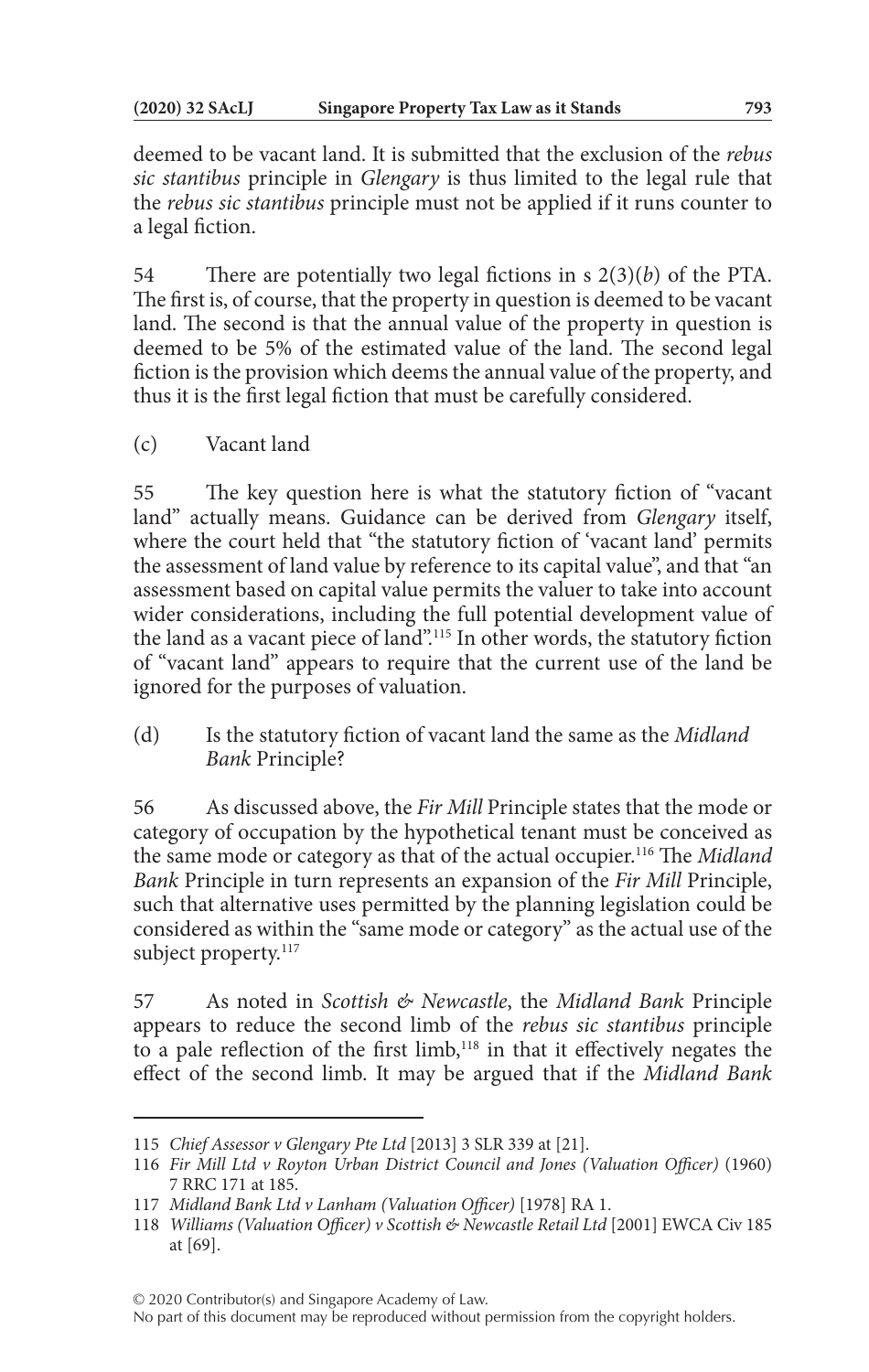Principle requires a valuation to take into consideration all alternative uses permitted by the planning legislation, then that may be substantively no different from the statutory fiction of "vacant land", which requires that the current use of the land be ignored for the purposes of valuation.

58 This might also shed some light on the apparent rejection of the *Midland Bank* Principle in *Singapore Turf Club*, 119 which involved the application of the contractor's test rather than the Statutory Formula. This case also hints that the *Fir Mill* Principle rather than the *Midland Bank* Principle will be applied in Singapore. It is only where s 2(3)(*b*) comes into play that the substantively equivalent statutory fiction of "vacant land" becomes relevant.

## *(2) The application of deeming provisions in the PTA does not override the common law principle of* rebus sic stantibus *as a matter of course*

59 The proposition that the *rebus sic stantibus* principle should only be displaced when it runs counter to a legal fiction can be seen in Aspinden, where the court held that:<sup>120</sup>

> 34 Section 2(7) of the PTA did not displace any principle of assessment established under the common law. Section 2(7)(*b*) merely provided that the annual value of a strata lot was to be assessed as if it was a freehold estate in land. Consequently, the *rebus sic stantibus* principle should still apply in assessing the annual value of the subject properties. …

> 35 … the word 'deemed' was not intended to override existing principles of assessment. Instead, it merely served to clarify the tax position of strata lot owners under the strata regime. …

60 In other words, where it is possible to apply both the relevant legal fiction and the *rebus sic stantibus* principle without conflict, the *rebus sic stantibus* principle should not be circumscribed.

# *(3) The first limb of the* rebus sic stantibus *principle can still apply where section 2(3) applies*

61 As noted above, the first limb of *rebus sic stantibus* requires "matters affecting the physical state or physical enjoyment" of the property to be considered at the valuation date.121 This raises issues of (a) how should the subject property be defined and delineated for the

<sup>119</sup> *Singapore Turf Club v Chief Assessor* [1983] 2 MLJ cxxxiii.

<sup>120</sup> *Aspinden Holdings Ltd v Chief Assessor* [2006] 4 SLR(R) 521 at [34]–[35].

<sup>121</sup> *Burvill v Jones (Valuation Officer)* [2013] UKUT 101 (LC).

No part of this document may be reproduced without permission from the copyright holders.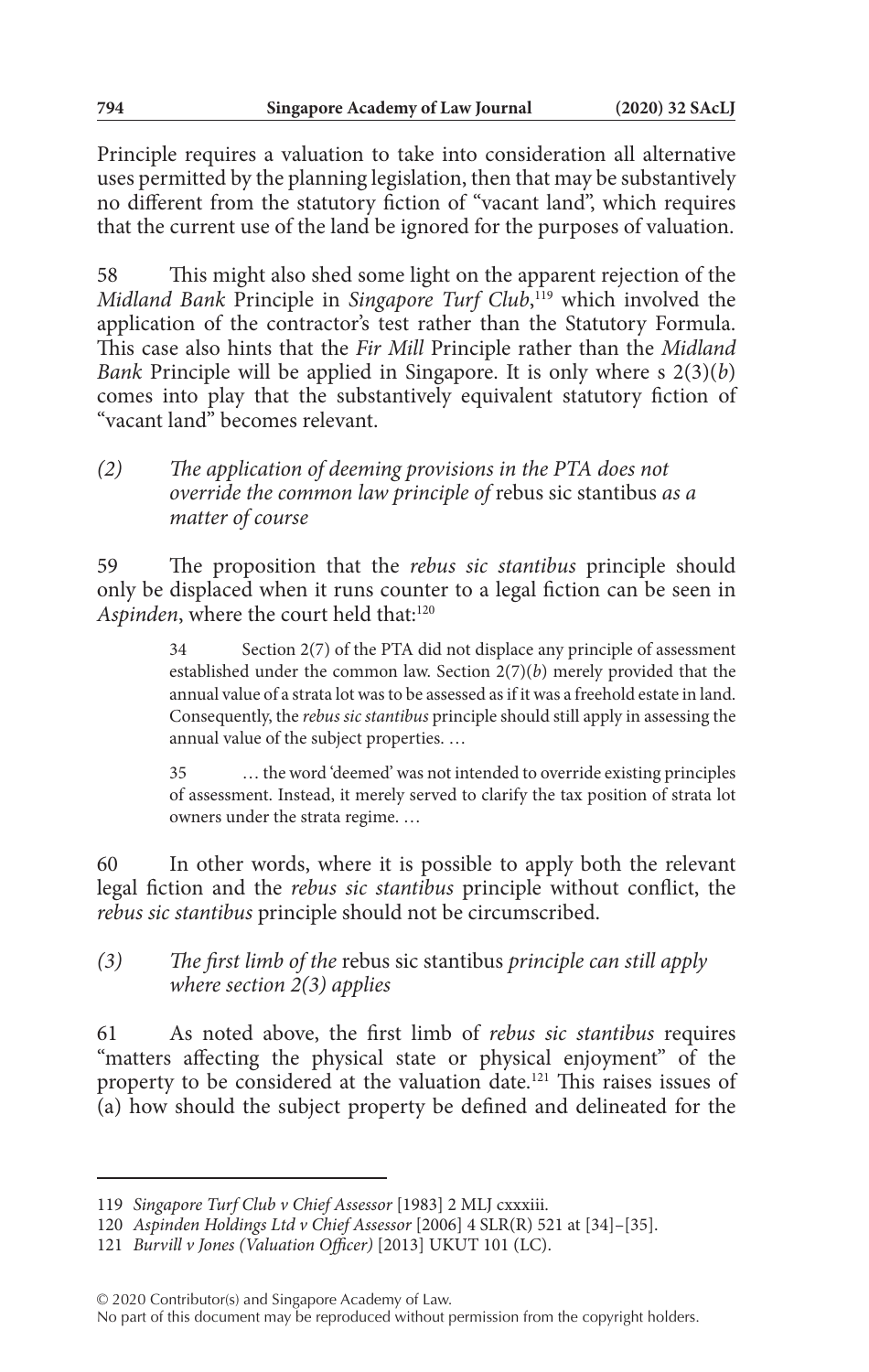purposes of property tax;<sup>122</sup> and having done so, (b) to what extent should the physical state of a property considered for comparative anchor valuation approximate that of the subject property? The first issue does not seem to conflict with any statutory fiction. As for the second, there is a need to consider the relevant factors. In *Cheale Meats*, 123 the factors (i) location; (ii) size; (iii) age, condition and layout; and (iv) facilities, were listed as potentially relevant factors.

62 It is submitted that these factors have to be interpreted as being factors that relate to the land itself and not the use of the land, if the first limb of the *rebus sic stantibus* principle is not to be rendered *otiose*. In that case, there too is no conflict between the first limb of the *rebus sic stantibus* principle and any statutory fiction. Consequently, the first limb of the *rebus sic stantibus* principle should still be applicable even if s 2(3) is invoked by the Chief Assessor.

*(4) The* rebus sic stantibus *principle is still applicable where s 2(3)(*a*) of the PTA applies*

63 As submitted above, the *rebus sic stantibus* principle should only be circumscribed where it conflicts with a relevant legal fiction in the PTA. It is further submitted that this position receives much greater support from the existing case law than a position arguing for a blanket inapplicability of the *rebus sic stantibus* principle whenever s 2(3) of the PTA applies.

64 In *The Legends*, the VRB accepted that s 2(3)(*a*) of the PTA should be applied to determine the annual value of the property. Yet, the VRB made no mention of any circumscription of the *rebus sic stantibus* principle in such an assessment. Rather, it expressly held that since the subject property was being used as a clubhouse despite its zoning as a "Park and Garden", it was necessary to assess it based on its current approved usage and as it stands. Further, it noted that the "*rebus sic stantibus* principle requires the subject property to be assessed in its physical condition and existing approved use as a recreational clubhouse, regardless of its zoning".124

65 It would thus appear that despite s  $2(3)(a)$  of the PTA being applied in *The Legends*, both limbs of the *rebus sic stantibus* principle were not only readily applied, but affirmed by the VRB in that case. It

<sup>122</sup> *Woolway (Valuation Officer) v Mazars LLP* [2015] AC 1862 at [5]; *Aspinden Holdings Ltd v Chief Assessor* [2006] 4 SLR(R) 521 at [32].

<sup>123</sup> *Cheale Meats Ltd v Ray (Valuation Officer)* [2012] UKUT 61 (LC).

<sup>124</sup> *The Legends Fort Canning Park Pte Ltd v Chief Assessor* [2015] SGVRB 1 at [39].

No part of this document may be reproduced without permission from the copyright holders.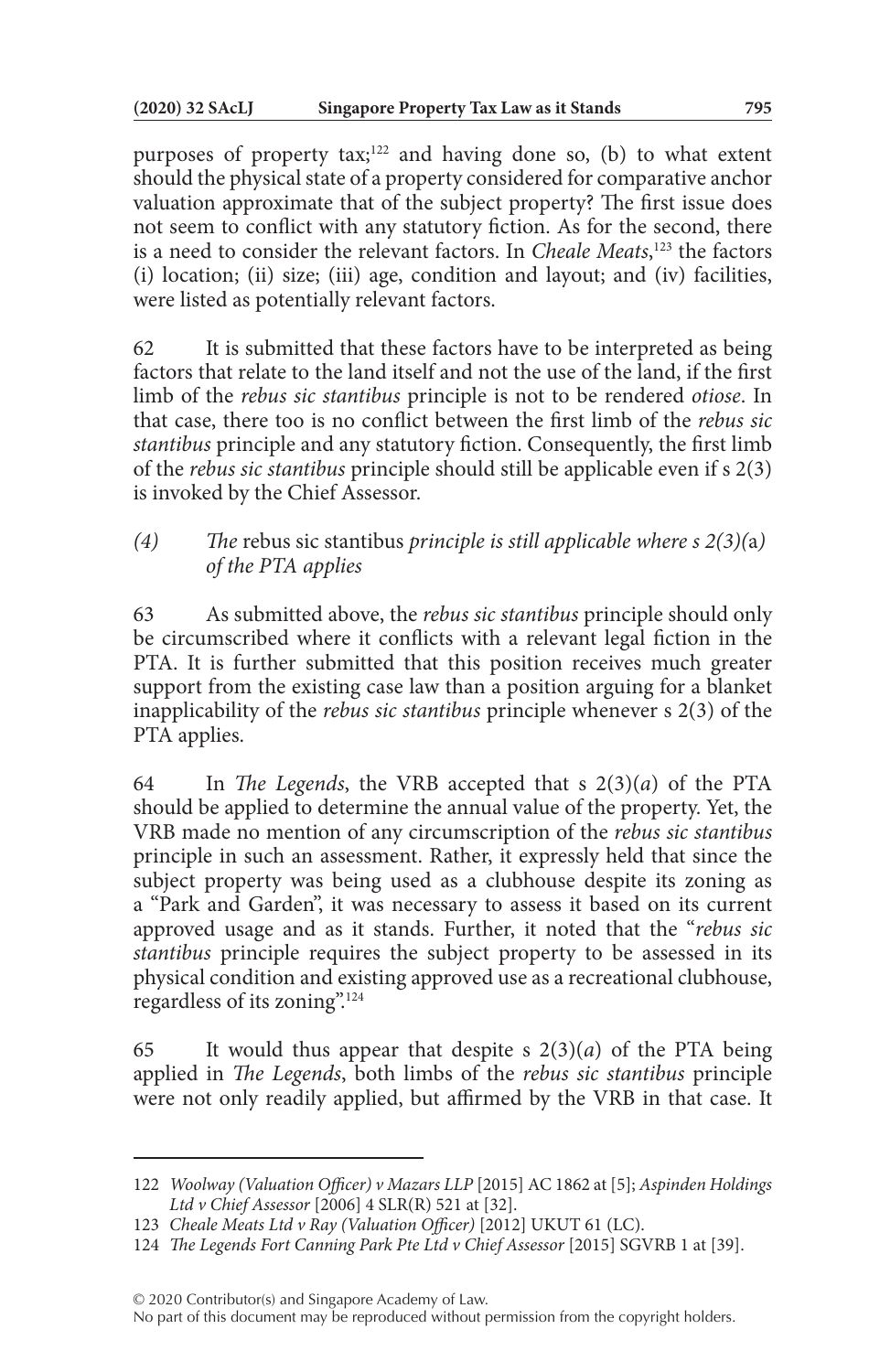is submitted that this is explicable on the grounds that in *The Legends*, there was no question of the *rebus sic stantibus* principle conflicting with any statutory fiction. The legal fiction in  $s$   $2(3)(a)$  operates to deem the annual value of the property as 5% of the estimated value of the property, including any buildings thereon. It is noted that unlike s 2(3)(*b*), there is no additional statutory fiction that the land be "vacant land". In fact, such a proposition would be at odds with the express words of s 2(3)(*a*) that the property includes any buildings thereon. Both limbs of the *rebus sic stantibus* principle appear not to conflict with s 2(3)(*a*) and thus, should not be displaced in this context.

66 Further authority for the proposition that the *rebus sic stantibus* principle is not automatically excluded when s 2(3) of the PTA is applied can be found in *Wave House Singapore Pte Ltd v Chief Assessor*125 ("*Wave House*") where the VRB accepted that the Statutory Formula (s 2(3)(*a*)) could be used as a check method to the rental comparison method.126 In this context, the *rebus sic stantibus* principle was accepted and applied. It was held that the assessment of the subject property should take into account the property as it stood and as it was used at the time of the assessment $12\overline{7}$ 

#### *D. Summary of the legal position and its importance*

67 It would thus appear from the cases that the applicability and application of the *rebus sic stantibus* principle hinges on whether the principle conflicts with a statutory fiction under s 2(3)(*b*) of the PTA. There might be such a conflict because the second limb of the *rebus sic stantibus* principle considers the actual use of land, while s 2(3)(*b*) considers the potential use of the land. Where there is such a conflict, the principle is to be displaced insofar as necessary to avoid the conflict. Since the only statutory fiction that may be of relevance in the s 2(3) context is that of "vacant land", it would appear that the *rebus sic stantibus* principle will apply even where s 2(3)(*a*) is invoked by the Chief Assessor. In addition, since the first limb of the *rebus sic stantibus* principle appears to be in harmony with the statutory fiction of "vacant land", it would appear that it is only where s 2(3)(*b*) is invoked by the Chief Assessor that the second (and only the second) limb of the *rebus sic stantibus* principle should be displaced.

68 It is important to have a clear understanding of the relevant legal principles at play because ss 2(3)(*a*) and 2(3)(*b*) of the PTA operate in very

<sup>125</sup> [2016] SGVRB 1.

<sup>126</sup> *Wave House Singapore Pte Ltd v Chief Assessor* [2016] SGVRB 1 at [59] and [67].

<sup>127</sup> *Wave House Singapore Pte Ltd v Chief Assessor* [2016] SGVRB 1 at [55].

No part of this document may be reproduced without permission from the copyright holders.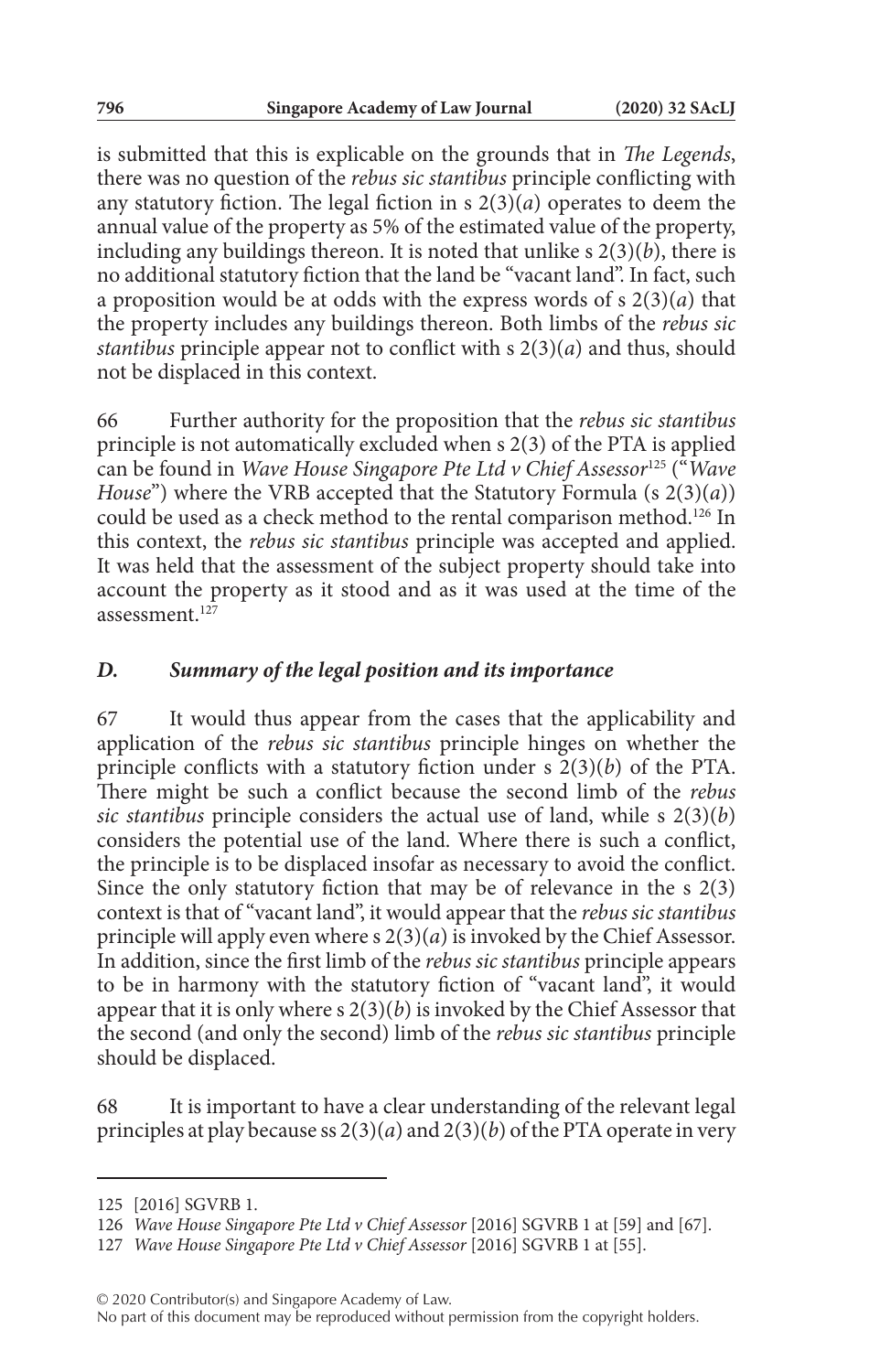different ways. The estimated capital value of a property can generally be broken down into two components: (a) "Land Value"; and (b) "Building Value". It stands to reason that the value of the property as vacant land and as developed land, with buildings on it, may be different; although the value of the latter may not always exceed that of the former.

69 When s 2(3)(*b*) of the PTA is invoked by the Chief Assessor, the *rebus sic stantibus* principle will not apply in the assessment of the estimated value of the property to the extent that there is a conflict with the principle. However, the estimated value of the property will include only the Land Value component, since the statutory fiction is that the land is vacant land. On the other hand, when s 2(3)(*a*) of the PTA is invoked by the Chief Assessor, the *rebus sic stantibus* principle will apply in the assessment of the estimated value of the property. But the estimated value of the property will include both the Land Value and the Building Value, since s  $2(3)(a)$  provides that the land be considered with any buildings on it. While there is a very high threshold of questioning the exercise of discretion of the Chief Assessor as to whether to invoke s 2(3), and if so, whether to invoke s  $2(3)(a)$  or s  $2(3)(b)$ ,<sup>128</sup> it is submitted that the Chief Assessor is bound by the consequences of his decision according to the abovementioned points. In other words, the Chief Assessor has a broad discretion as to whether to invoke s  $2(3)(a)$  or s  $2(3)(b)$ , but having made his choice, consequences will flow as a matter of law: invoking s 2(3)(*a*) allows both Land Value and Building Value to be taken into consideration ("Case 1"), while invoking s 2(3)(*b*) only allows the Land Value component to be taken into consideration ("Case 2").

70 It is worth noting that the "Land Value" in Case 1 and that in Case 2 may well be different because, as this article has sought to show, the "Land Value" is computed subject to the *rebus sic stantibus* principle in Case 1 but not in Case 2. By way of example, a property may currently be used as a recreational club, with a large clubhouse, but is actually zoned as residential property. If the Chief Assessor invokes s 2(3)(*a*), the Building Value of the clubhouse would be included, but the Land Value would be based on its current club use (in accordance with the *rebus sic stantibus* principle). On the other hand, if the Chief Assessor invokes s 2(3)(*b*), the Building Value of the clubhouse would be excluded, but the Land Value would be based on its potential use as residential property and much higher (the *rebus sic stantibus* principle being displaced because it runs contrary to the statutory fiction).

<sup>128</sup> *City Developments Ltd v Chief Assessor* [2008] 4 SLR(R) 150 at [9].

No part of this document may be reproduced without permission from the copyright holders.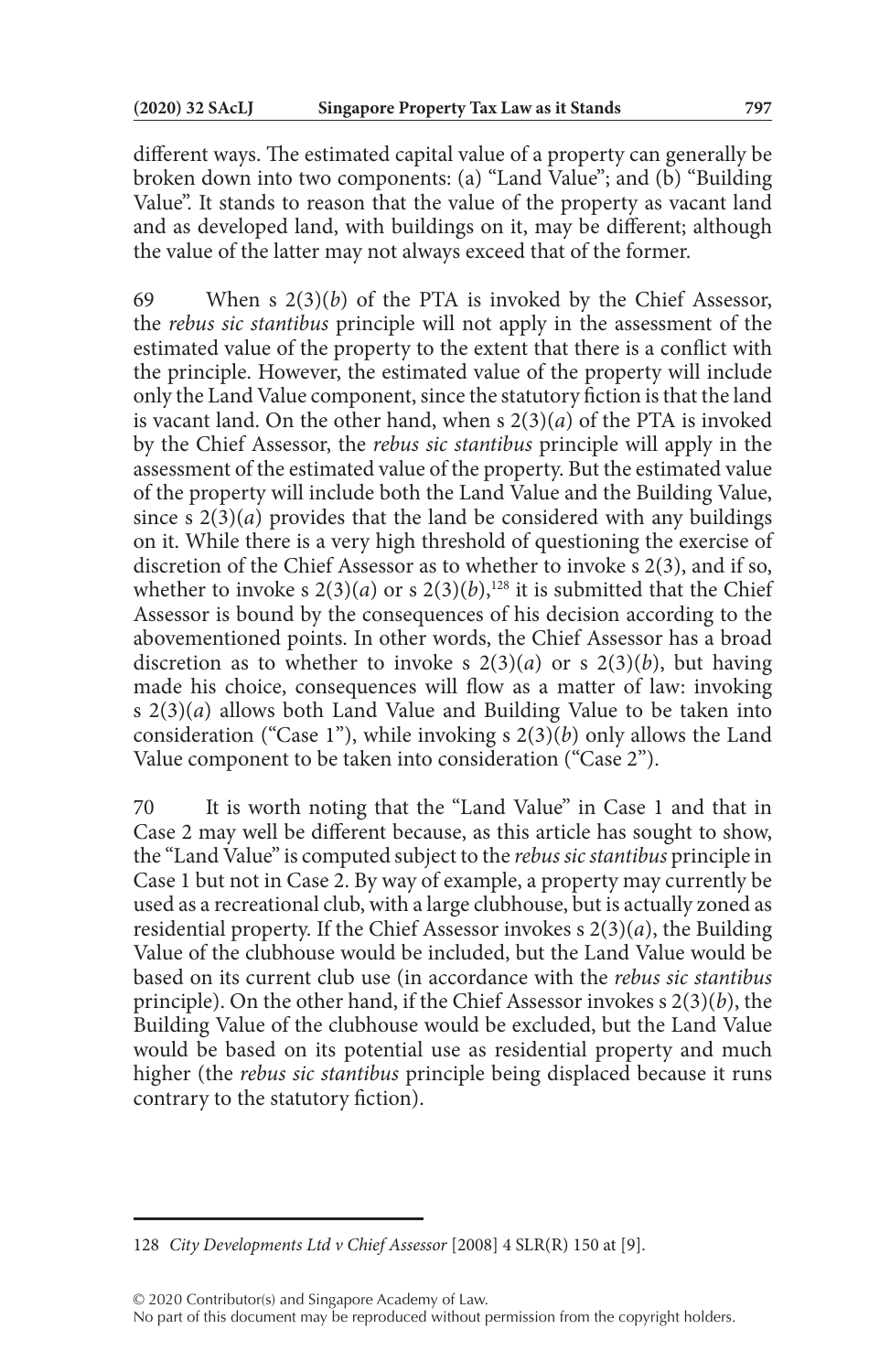## *E. Practical application of the proposition*

71 It would appear that while the proposition has been rather broadly stated, in practice, the courts have wisely "read-down" the proposition such that the *rebus sic stantibus* principle is only disapplied where there is a conflict between it and the statutory fiction (*ie*, in s 2(3)(*b*) cases only).

72 While references to the *rebus sic stantibus* principle being disapplied in all cases involving the application of s 2(3) were made in *Tai Lai*129 and *City Developments*, 130 both cases in fact involved the application of s 2(3)(*b*), which made application of the proposition apt, even if it could have been more precisely stated. As for cases involving the application of s 2(3)(*a*), like *The Legends*, <sup>131</sup> *Wave House*132 and *Singapore Turf Club*, 133 it would appear that despite the proposition arguably precluding the application of the *rebus sic stantibus* principle in such cases, the principle has in fact been consistently applied.

73 The only curious case so far where the *rebus sic stantibus* principle was arguably not applied where s 2(3)(*a*) was invoked is the *Swiss Club* case.<sup>134</sup> Although s  $2(3)(a)$  of the PTA was invoked by the Chief Assessor and both the Land Value and Building Value were taken into consideration in the assessment, the VRB held that the *rebus sic stantibus* principle was inapplicable, rejecting the appellant's contention that regard should be had to the fact that the property was zoned for residential use.135 While it was open to the Chief Assessor to assess the property under s 2(3)(*a*) or s 2(3)(*b*) of the PTA, given that it had chosen s 2(3)(*a*), the *rebus sic stantibus* principle should have been applicable and the Land Value should have been adjusted to reflect the fact that the property was zoned for residential use. The alternative would have been an assessment under s 2(3)(*b*), under which the *rebus sic stantibus* principle would not have been applicable, but accordingly, only the Land Value ought to have been taken into consideration in the assessment.

<sup>129</sup> *Tai Lai Holdings Pte Ltd v Chief Assessor* (1991) 1 MSTC 5076 at 5081.

<sup>130</sup> *City Developments Ltd v Chief Assessor* [2008] 4 SLR(R) 150 at [9].

<sup>131</sup> *The Legends Fort Canning Park Pte Ltd v Chief Assessor* [2015] SGVRB 1 at [39].

<sup>132</sup> *Wave House Singapore Pte Ltd v Chief Assessor* [2016] SGVRB 1 at [55].

<sup>133</sup> *Singapore Turf Club v Chief Assessor* [1983] 2 MLJ cxxxiii.

<sup>134</sup> *HSBC Trustee (Singapore) Ltd v Chief Assessor and Comptroller of Property Tax* [2018] SGVRB 2 at [30].

<sup>135</sup> *HSBC Trustee (Singapore) Ltd v Chief Assessor and Comptroller of Property Tax* [2018] SGVRB 2 at [8] and [30].

<sup>© 2020</sup> Contributor(s) and Singapore Academy of Law.

No part of this document may be reproduced without permission from the copyright holders.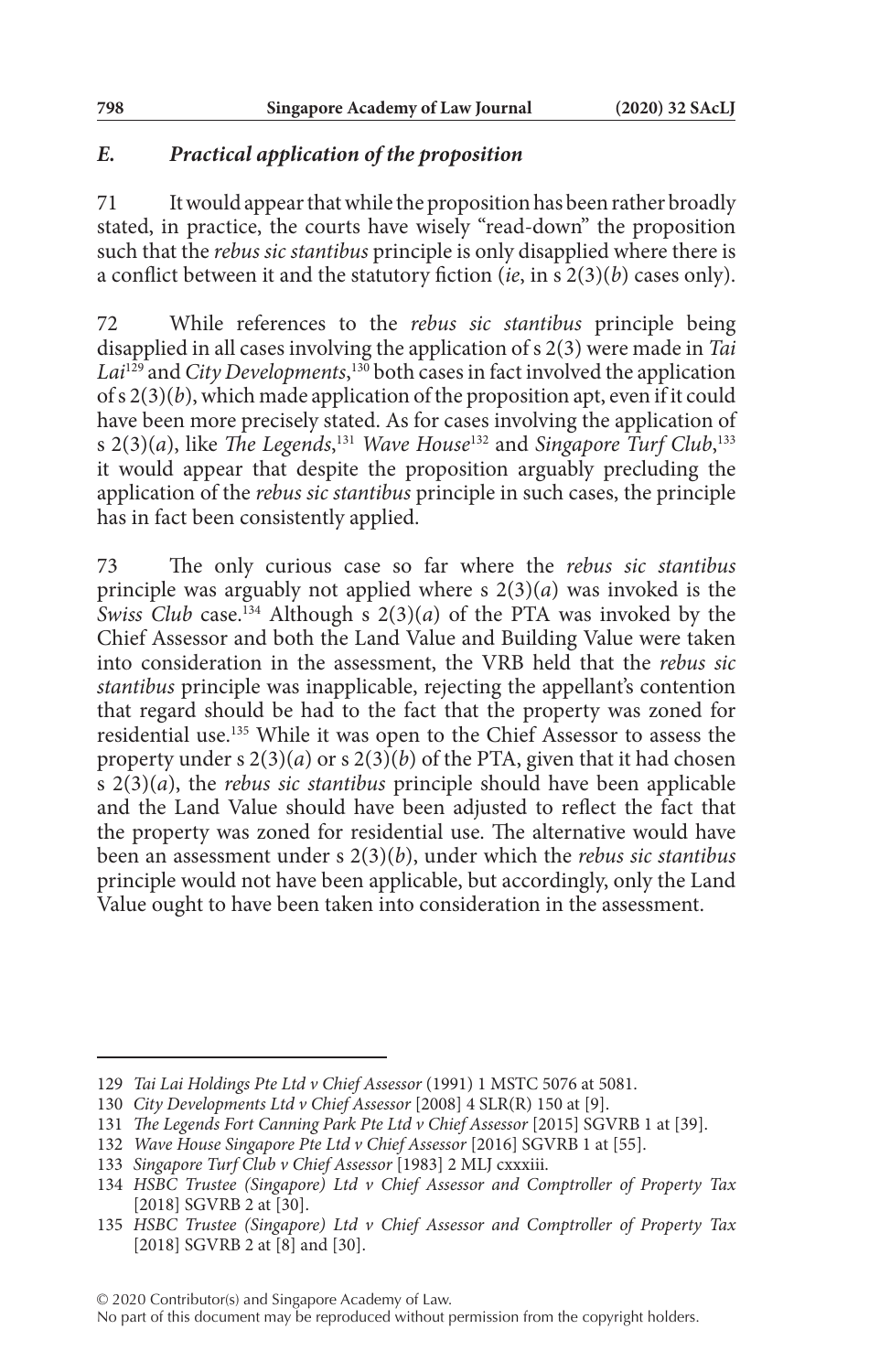## *F. Possible reasons for the two limbs*

74 It is not easy to discern the legislative purpose or object of the statute. Section  $2(3)$  is of local origin<sup>136</sup> but there is no mention of such legislative purpose or object in *Hansard*. F A Chua J has suggested that the provision is "a last resort formula to be applied when any of the methods based on the primary definition is not appropriate".<sup>137</sup> Chao Hick Tin J has clarified that the exercise of the option in s 2(3) is not limited to cases where other methods of assessment are "impossible" or "impractical".<sup>138</sup> However, this relates only to the s 2(3) provision in general and does not shed any light on why there are two limbs in the provision.

75 Leung and See provide a plausible suggestion for the need for the two limbs. They note that in a relevant case, while land is under development, it may be assessed under s 2(3)(*b*). Upon completion, the completed property (comprising the land and the building) will then be assessed and the previous assessment will then be deleted. According to Leung and See, this is to prevent double assessment.<sup>139</sup> It may be possible that the purpose behind dividing s 2(3) into two limbs is because they catch different situations and Parliament recognised that it is necessary to treat properties in such situations differently.

76 It is noted that generally, the value of a property with buildings on it will be higher than that of the vacant land. However, depending on the state of repair of the buildings on the property, there may well be cases where the vacant land is worth more than the land with buildings on it. There is the possibility that Parliament contemplated the existence of both cases and wanted to give the Chief Assessor the option of assessing the property under the relevant limb of the Statutory Formula that would give rise to the higher estimated value.<sup>140</sup>

77 There are two separate legal fictions in s  $2(3)$ : (a) s  $2(3)$  as a whole allows the Chief Assessor to deem the annual value of a property as 5% on the estimated value of the property; and (b) s 2(3)(*b*) requires the

© 2020 Contributor(s) and Singapore Academy of Law.

No part of this document may be reproduced without permission from the copyright holders.

<sup>136</sup> Leung Yew Kwong & See Wei Hwa, *Property Tax in Singapore* (LexisNexis, 3rd Ed, 2015) at p 323.

<sup>137</sup> *Chief Assessor v National Shipbreakers Pte Ltd* [1979–1980] SLR(R) 623 at [32]; also see Leung Yew Kwong & See Wei Hwa, *Property Tax in Singapore* (LexisNexis, 3rd Ed, 2015) at p 325.

<sup>138</sup> *Lee Tat Development (Pte) Ltd v Chief Assessor* [1995] 2 SLR(R) 785 at [20]; also see Leung Yew Kwong & See Wei Hwa, *Property Tax in Singapore* (LexisNexis, 3rd Ed, 2015) at p 325.

<sup>139</sup> Leung Yew Kwong & See Wei Hwa, *Property Tax in Singapore* (LexisNexis, 3rd Ed, 2015) at p 326.

<sup>140</sup> The author thanks the anonymous reviewer for raising this point.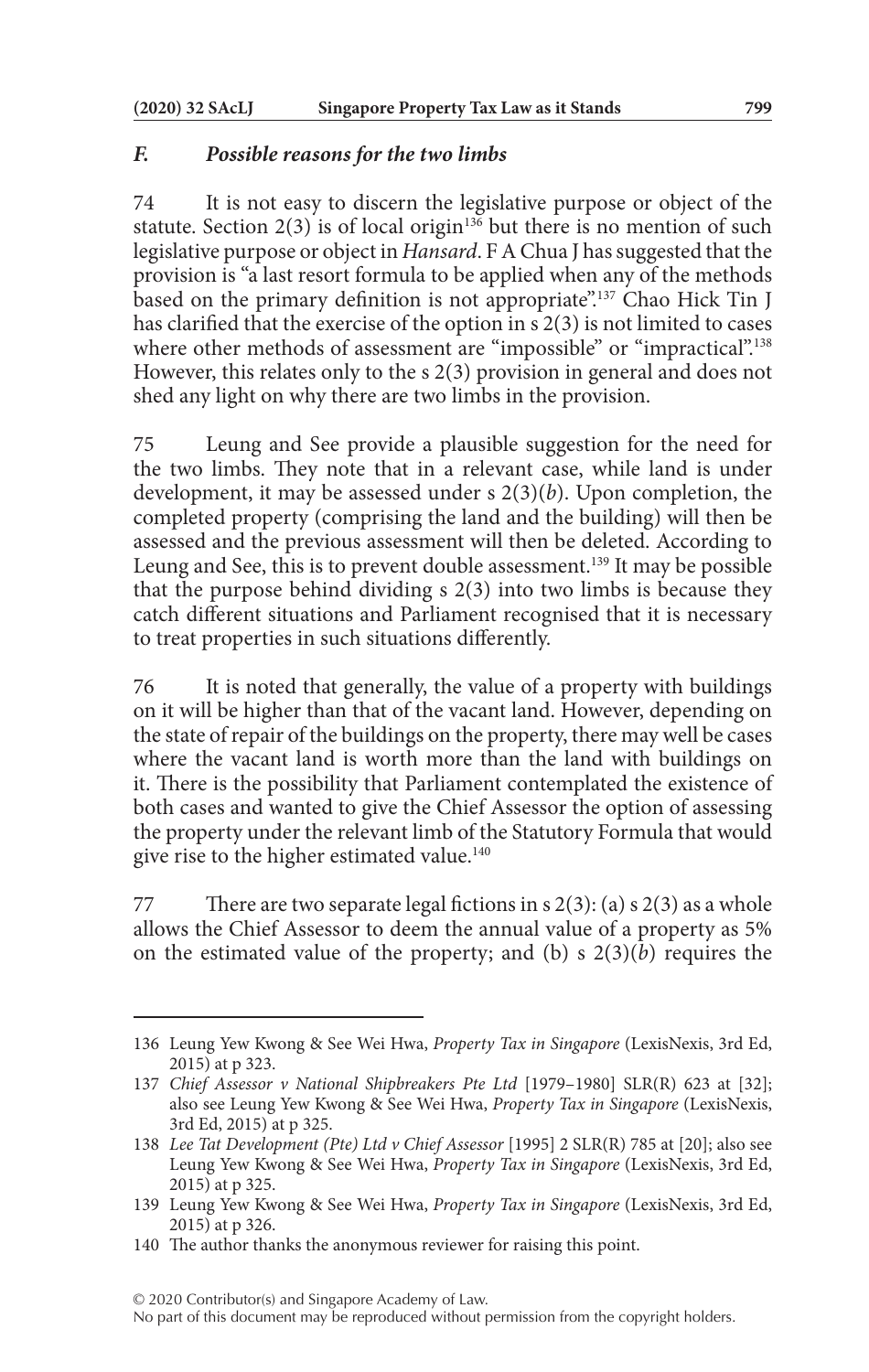Chief Assessor to take the estimated value of the land as if it were vacant land. It is worth considering the possibility that, given that  $s$  2(3) as a whole does itself contain a legal fiction, Parliament could have intended for the *rebus sic stantibus* principle to be disapplied whenever s 2(3) as a whole was invoked (and not merely s  $2(3)(\overrightarrow{b})$ ).<sup>141</sup> Unfortunately, there is no real evidence to support this view. The *rebus sic stantibus* principle is a well-established principle and it was always open to Parliament to expressly legislate to exclude its application whenever s 2(3) was invoked. In the absence of any such expression of parliamentary intention, it is submitted that the common law *rebus sic stantibus* principle should apply unless it clearly runs contrary to a statutory fiction. In the present case, it only runs contrary to the second, but not the first, statutory fiction.

#### *G. Where deeming provisions run contrary to a statutory fiction*

78 As submitted earlier, the overarching question is whether the second limb of the *rebus sic stantibus* principle runs contrary to any statutory fictions. For the sake of completeness, it is noted that s 2(3) is not the only section in the PTA to provide for a statutory fiction. Two examples of such sections, as supported by case law, will be set out here, but several other statutory fictions exist in the PTA.142

## *(1) Annual value of a strata lot to be assessed as if it was a freehold estate in land*

79 In *Aspinden*, the Court of Appeal affirmed the applicability of the *rebus sic stantibus* principle in delineating the property to be assessed, holding that:<sup>143</sup>

> 34 … Section 2(7) of the PTA did not displace any principle of assessment established under the common law. Section 2(7)(*b*) merely provided that the annual value of a strata lot was to be assessed as if it was a freehold estate in land. Consequently, the *rebus sic stantibus* principle should still apply in assessing the annual value of the subject properties. …

80 The court also drew a distinction between deeming provisions in the PTA that provide for a statutory formula for the assessment of annual value (ss  $2(3)$  and  $2(5)$  of the PTA) and those that do not (s  $2(7)$  of the PTA), holding that common law principles of valuation such as the *rebus* 

<sup>141</sup> Once again, the author would like to thank the anonymous reviewer for encouraging him to consider this issue.

<sup>142</sup> For example, see ss 2(1A), 2(8) and 2(9) of the Property Tax Act (Cap 254, 2005 Rev Ed).

<sup>143</sup> *Aspinden Holdings Ltd v Chief Assessor* [2006] 4 SLR(R) 521 at [31]–[34].

No part of this document may be reproduced without permission from the copyright holders.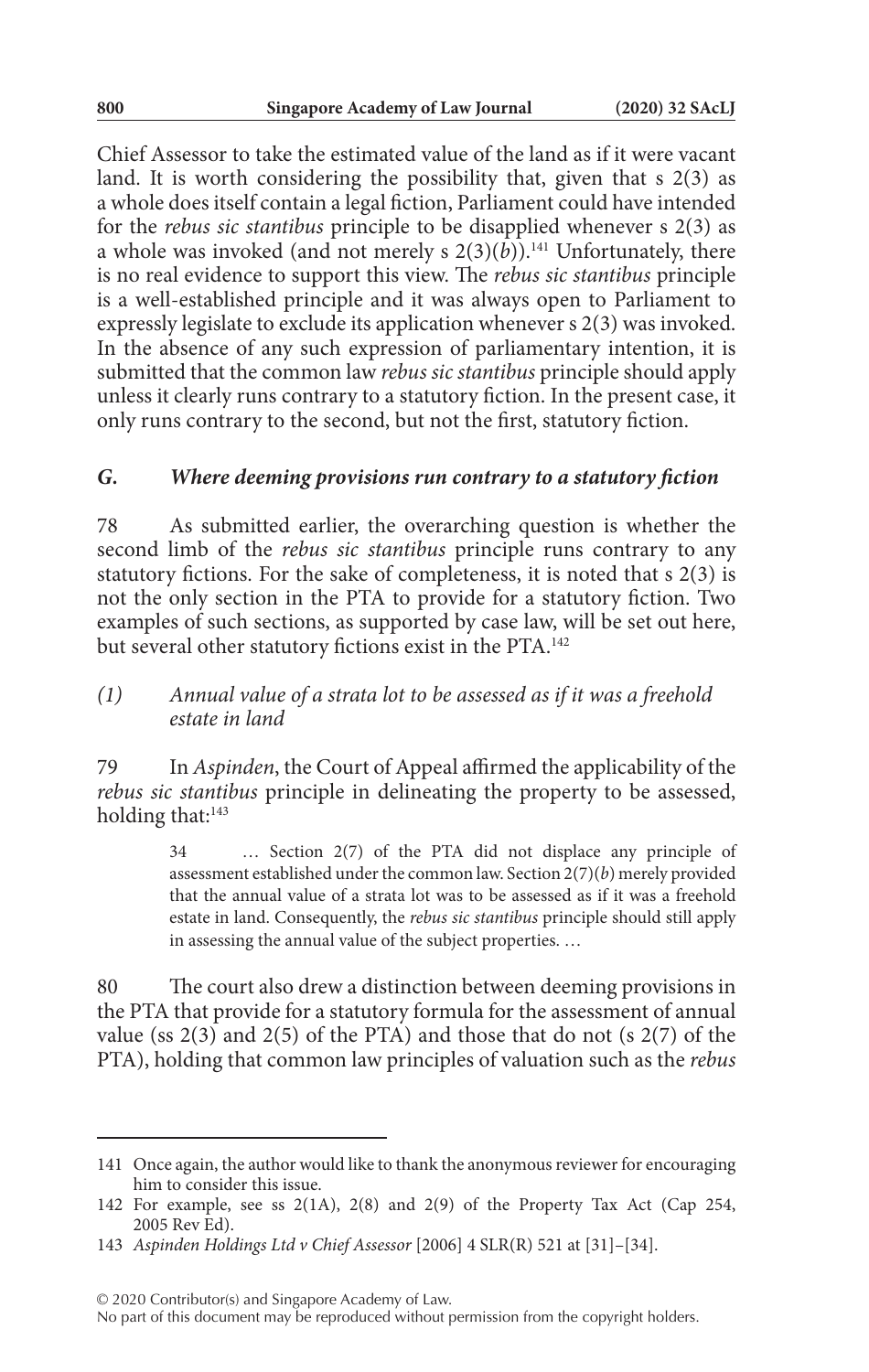*sic stantibus* principle would continue to apply in cases of the latter (but, it may be implied, not the former).<sup>144</sup>

81 With great respect to the court, it is humbly submitted that this broadly phrased principle might be more precisely formulated. It might not be the fact that a statutory formula expressly provides for the assessment of the annual value in ss  $2(3)$  and  $2(5)$  of the PTA that sets them apart from s 2(7) of the PTA, which has no such statutory formula. Rather, as submitted earlier, the distinction is likely to be due to the fact that in the context of s 2(7) of the PTA, the *rebus sic stantibus* principle does not run contrary to any statutory fiction. It would appear that even if ss 2(3) and 2(5) of the PTA are applied, the *rebus sic stantibus* principle would still be applicable in so far as it did not run contrary to any statutory fiction.

*(2) Excess land deemed to be vacant land*

82 In *The Trustees of the Hokkien Yeo Sze Fund v The Chief Assessor*, 145 the VRB considered the applicability of the *rebus sic stantibus* principle in the context of s 2(5) of the PTA, which provides that the value of the "subject property would be assessed at 5% of the estimated value of the excess land, which would be deemed to be vacant land and thus assessed in accordance with s 2(8) PTA, as if the subject property comprised a freehold estate in land".146

83 The VRB held that in such a context, the *rebus sic stantibus* principle had no application because it should not override "express statutory provision<sup>"147</sup> (*ie*, the statutory fiction). In doing so, it applied the unreported VRB decision of *Rheem Hume Pte Ltd v Chief Assessor*, 148 which had a similar fact pattern.<sup>149</sup> The VRB further considered that "the actual use of the land is irrelevant in such a determination".150

84 With respect to the VRB, it might be phrasing things a little too broadly to hold that the *rebus sic stantibus* principle had no application

<sup>144</sup> *Aspinden Holdings Ltd v Chief Assessor* [2006] 4 SLR(R) 521 at [36].

<sup>145</sup> [2007] SGVRB 3.

<sup>146</sup> *The Trustees of the Hokkien Yeo Sze Fund v The Chief Assessor* [2007] SGVRB 3 at [19].

<sup>147</sup> *The Trustees of the Hokkien Yeo Sze Fund v The Chief Assessor* [2007] SGVRB 3 at [18].

<sup>148</sup> VRB Appeal No 1505/83.

<sup>149</sup> *The Trustees of the Hokkien Yeo Sze Fund v The Chief Assessor* [2007] SGVRB 3 at [20].

<sup>150</sup> *The Trustees of the Hokkien Yeo Sze Fund v The Chief Assessor* [2007] SGVRB 3 at [19].

<sup>© 2020</sup> Contributor(s) and Singapore Academy of Law.

No part of this document may be reproduced without permission from the copyright holders.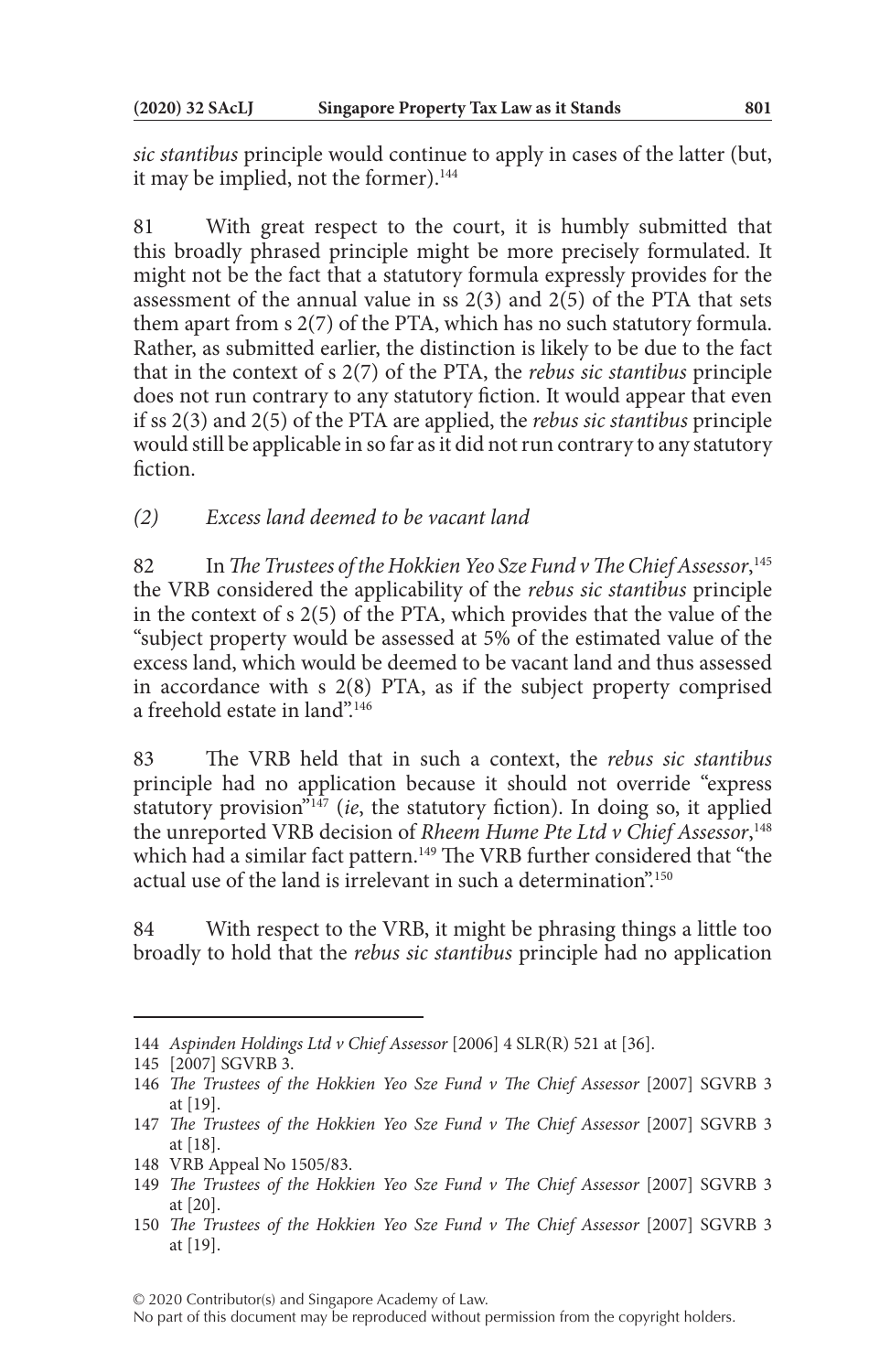where s 2(5) of the PTA applied, since, as submitted above, even if the second limb runs contrary to the statutory fiction, the first limb does not and may nevertheless apply.

## **V. Conclusion**

85 The discussion in this article focused on the applicability and application of the *rebus sic stantibus* principle in the context of an assessment made by the Chief Assessor under s 2(3) of the PTA. It is observed that this is merely one manifestation of the overarching principle that statutory law generally takes precedence over common law rules where they run contrary to each other.

86 The *rebus sic stantibus* principle has two limbs and is not a single proposition, requiring that property should be valued (a) as it stands, and (b) as it is being used and occupied, when the assessment is made. Similarly, ss  $2(3)(a)$  and  $2(3)(b)$  of the PTA (and the other deeming provisions) are distinct in nature. In considering the applicability and application of the *rebus sic stantibus* principle, one should avoid broad generalisations and instead look to the substance of the matter on whether and where exactly any conflict between the common law and statutory rules might lie.

87 An examination of the case law in the area suggests that the VRB and the Singapore courts may have phrased the proposition a little too broadly, denying the applicability of the *rebus sic stantibus* principle where s 2(3) (as opposed to only s 2(3)(*b*)) is invoked by the Chief Assessor. This is understandable because the issue faced by the court in each case is often specific to one particular limb of the *rebus sic stantibus* principle (generally the second limb) and one particular subsection of s 2(3) of the PTA (generally  $s$   $2(3)(b)$ ). It is thus likely that the court would not have had its attention drawn to the legal nature of the other limb or subsection of the *rebus sic stantibus* principle and s 2(3) of the PTA respectively. It would further appear that in practice, in the vast majority of cases, the broad phrasing of the principle has not resulted in any injustice, as the courts have largely only disapplied the *rebus sic stantibus* principle in cases where s  $2(3)(b)$  is applied, and not in cases where s  $2(3)(a)$  is applied. However, their judgments could potentially be read out of context and result in confusion as to the correct legal position in this area.

88 It is hoped that this article will provide a clear conceptual breakdown of the relevant concepts in this area and prevent confusion arising from potential out-of-context readings of the jurisprudence.